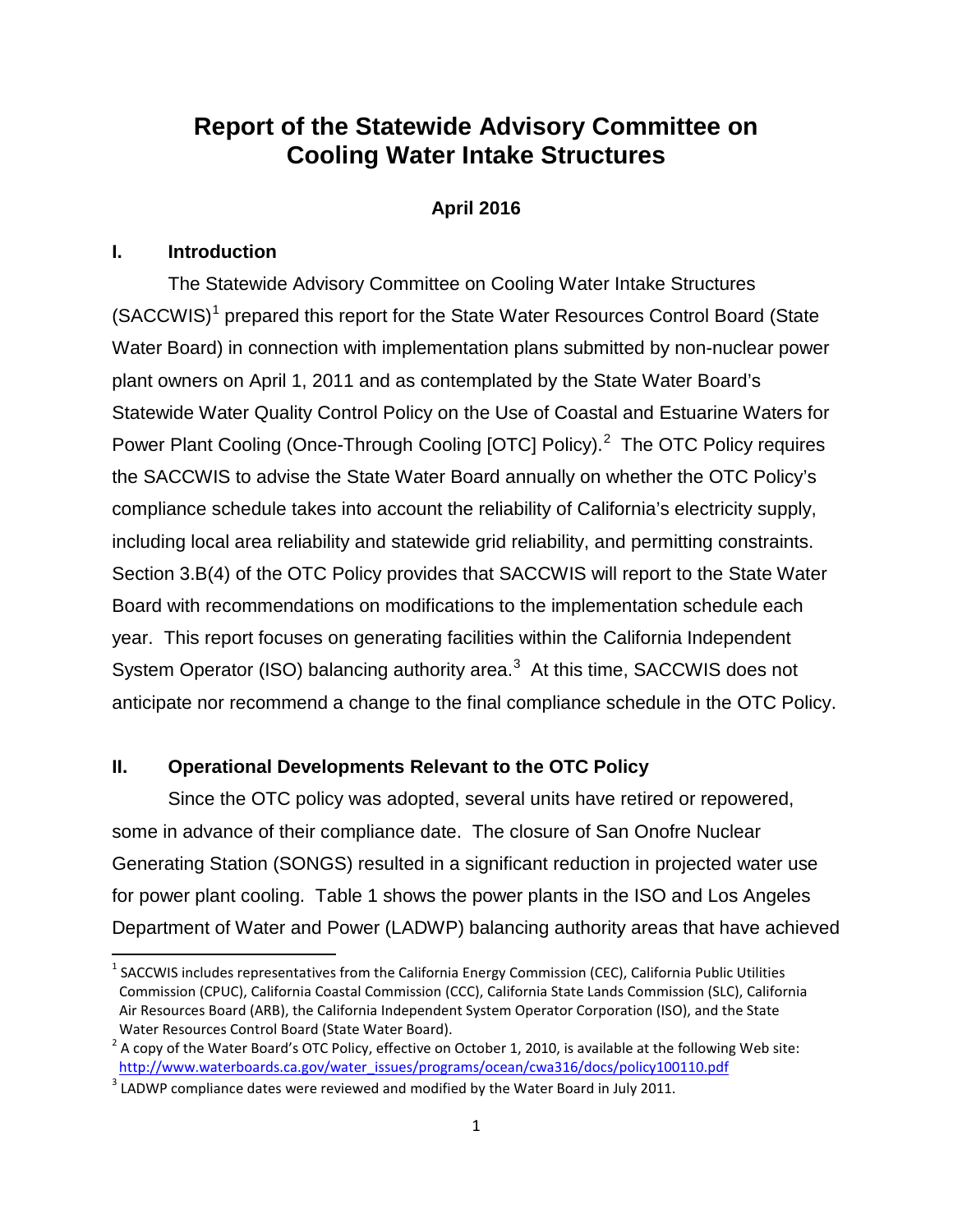compliance in order of retirement date, several of which did so well in advance of their mandated retirement deadlines.

|                             |                  | <b>Compliance</b> |                                     |
|-----------------------------|------------------|-------------------|-------------------------------------|
| <b>Facility &amp; Units</b> | NQC <sup>4</sup> | <b>Date</b>       | <b>Retirement Date</b>              |
| Humboldt Bay 1, 2           | 135              | Dec. 31, 2010     | Retired Sept. 30, 2010              |
| South Bay                   | 296              | Dec. 31, 2011     | Retired Dec. 31, 2010               |
| Potrero 3                   | 206              | Oct. 1, 2011      | Retired Feb. 28, 2011               |
| Huntington Beach 3, 4       | 452              | Dec. 31, 2020     | <b>Retired Nov. 1, 2012</b>         |
| Contra Costa 6, 7           | 674              | Dec. 31, 2017     | Retired April 30, 2013 <sup>5</sup> |
| El Segundo 3                | 335              | Dec. 31, 2015     | Retired July 27, 2013 <sup>6</sup>  |
| Haynes 5, 6                 | 318              | Dec. 31, 2013     | Retired June 2013 <sup>7</sup>      |
| San Onofre 2, 3             | 2,246            | Dec. 31, 2022     | Retired June 7, 2013 <sup>8</sup>   |
| Morro Bay 3, 4              | 650              | Dec. 31, 2015     | Retired Feb. 5, 2014                |
| El Segundo 4                | 335              | Dec. 31, 2015     | Retired Dec. 31, 2015               |
| Scattergood 3               | 497              | Dec. 31, 2015     | Retired Dec. 31, 2015               |

**Table 1: OTC Compliance Achievement**

The capacity of most of the remaining OTC plants is only used a small percentage of the time, but this capacity helps serve demand during peak hours and stressed operating conditions. Some of the capacity at these plants will need to be replaced to ensure system and local reliability. Table 2 presents recent performance for the remaining units at gas-fired OTC plants.

<span id="page-1-1"></span><span id="page-1-0"></span><sup>&</sup>lt;sup>4</sup> Net Qualifying Capacity in MW.<br><sup>5</sup> Although NRG retired Contra Costa Units 6-7, the Marsh Landing facility was constructed immediately next to the retired facility.<br> $^6$  NRG retired El Segundo 3 and replaced it with El Segundo 5-8.

<span id="page-1-2"></span>

<span id="page-1-4"></span><span id="page-1-3"></span> $^7$  LADWP retired Haynes 5-6, and replaced them with Haynes 11-16.<br> $^8$  San Onofre units were officially retired June 7, 2013, but they ceased power generation on Jan. 31, 2012.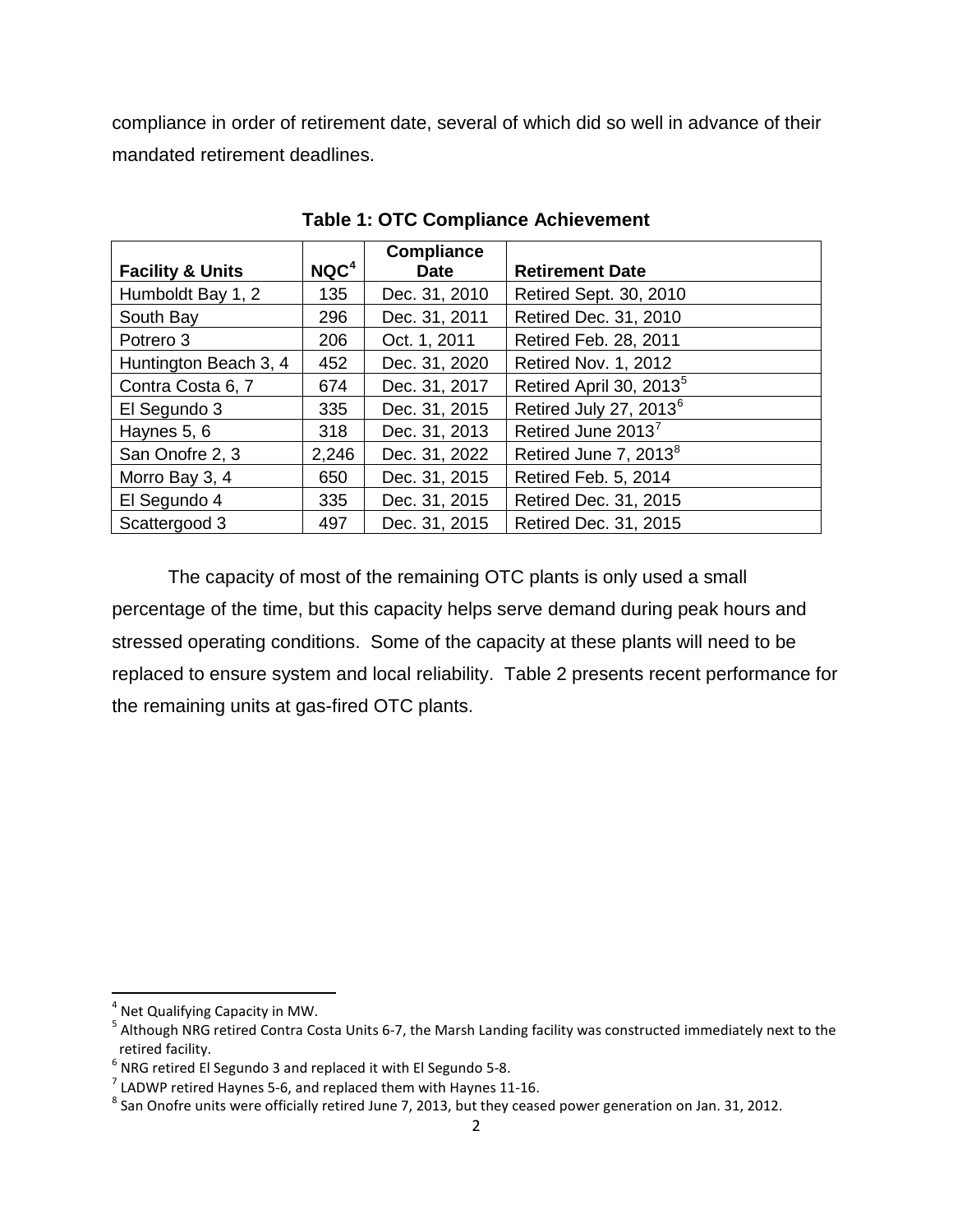|                         | <b>State Water</b>               | <b>Unit</b><br><b>Board</b> |        | <b>ANNUAL CAPACITY FACTORS</b> |        |                               |  |
|-------------------------|----------------------------------|-----------------------------|--------|--------------------------------|--------|-------------------------------|--|
| <b>Units</b>            | <b>Compliance</b><br><b>Date</b> | <b>Capacity</b>             | 2012   | 2013                           | 2014   | 2015<br>( <oct< u="">)</oct<> |  |
| <b>Alamitos Unit 1</b>  | 12/31/2020                       | $\frac{175}{175}$           | 2.20%  | $0.90\%$                       | 1.40%  | 3.20%                         |  |
| <b>Alamitos Unit 2</b>  | 12/31/2020                       | 175                         | 4.00%  | 1.60%                          | 5.40%  | 6.00%                         |  |
| <b>Alamitos Unit 3</b>  | 12/31/2020                       | 326                         | 13.00% | 12.60%                         | 16.60% | 11.20%                        |  |
| <b>Alamitos Unit 4</b>  | 12/31/2020                       | 324                         | 9.70%  | 11.90%                         | 18.70% | 6.80%                         |  |
| <b>Alamitos Unit 5</b>  | 12/31/2020                       | 485                         | 9.70%  | 11.40%                         | 1.70%  | 4.50%                         |  |
| Alamitos Unit 6         | 12/31/2020                       | 485                         | 7.10%  | 6.00%                          | 4.50%  | 7.00%                         |  |
| Encina Unit 1           | 12/31/2017                       | 107                         | 14.20% | 4.00%                          | 2.00%  | 4.40%                         |  |
| Encina Unit 2           | 12/31/2017                       | 104                         | 13.90% | 2.90%                          | 2.60%  | 5.00%                         |  |
| Encina Unit 3           | 12/31/2017                       | 110                         | 16.30% | 5.30%                          | 4.70%  | 5.60%                         |  |
| Encina Unit 4           | 12/31/2017                       | 300                         | 14.10% | 5.10%                          | 6.30%  | 9.00%                         |  |
| Encina Unit 5           | 12/31/2017                       | 330                         | 17.80% | 7.70%                          | 9.90%  | 10.70%                        |  |
| Huntington Beach Unit 1 | 12/31/2020                       | 215                         | 12.60% | 16.80%                         | 22.30% | 20.70%                        |  |
| Huntington Beach Unit 2 | 12/31/2020                       | 215                         | 27.30% | 26.50%                         | 26.20% | 17.70%                        |  |
| Mandalay Unit 1         | 12/31/2020                       | 218                         | 5.20%  | 4.50%                          | 3.60%  | 6.10%                         |  |
| Mandalay Unit 2         | 12/31/2020                       | 218                         | 5.50%  | 6.20%                          | 4.00%  | 7.70%                         |  |
| Moss Landing Unit 1     | 12/31/2020                       | 540                         | 46.90% | 48.40%                         | 39.20% | 33.80%                        |  |
| Moss Landing Unit 2     | 12/31/2020                       | 540                         | 47.00% | 49.90%                         | 47.00% | 35.40%                        |  |
| Moss Landing Unit 6     | 12/31/2020                       | 702                         | 4.90%  | 4.30%                          | 0.90%  | 7.00%                         |  |
| Moss Landing Unit 7     | 12/31/2020                       | 702                         | 4.40%  | 1.80%                          | 0.40%  | 3.30%                         |  |
| Ormond Beach Unit 1     | 12/31/2020                       | 806                         | 2.70%  | 2.80%                          | 0.80%  | 2.70%                         |  |
| Ormond Beach Unit 2     | 12/31/2020                       | 806                         | 1.00%  | 5.80%                          | 2.40%  | 3.20%                         |  |
| Pittsburg Unit 5        | 12/31/2017                       | 325                         | 3.70%  | 2.30%                          | 0.60%  | 4.60%                         |  |

**Table 2: Recent Performance of OTC Generating Units**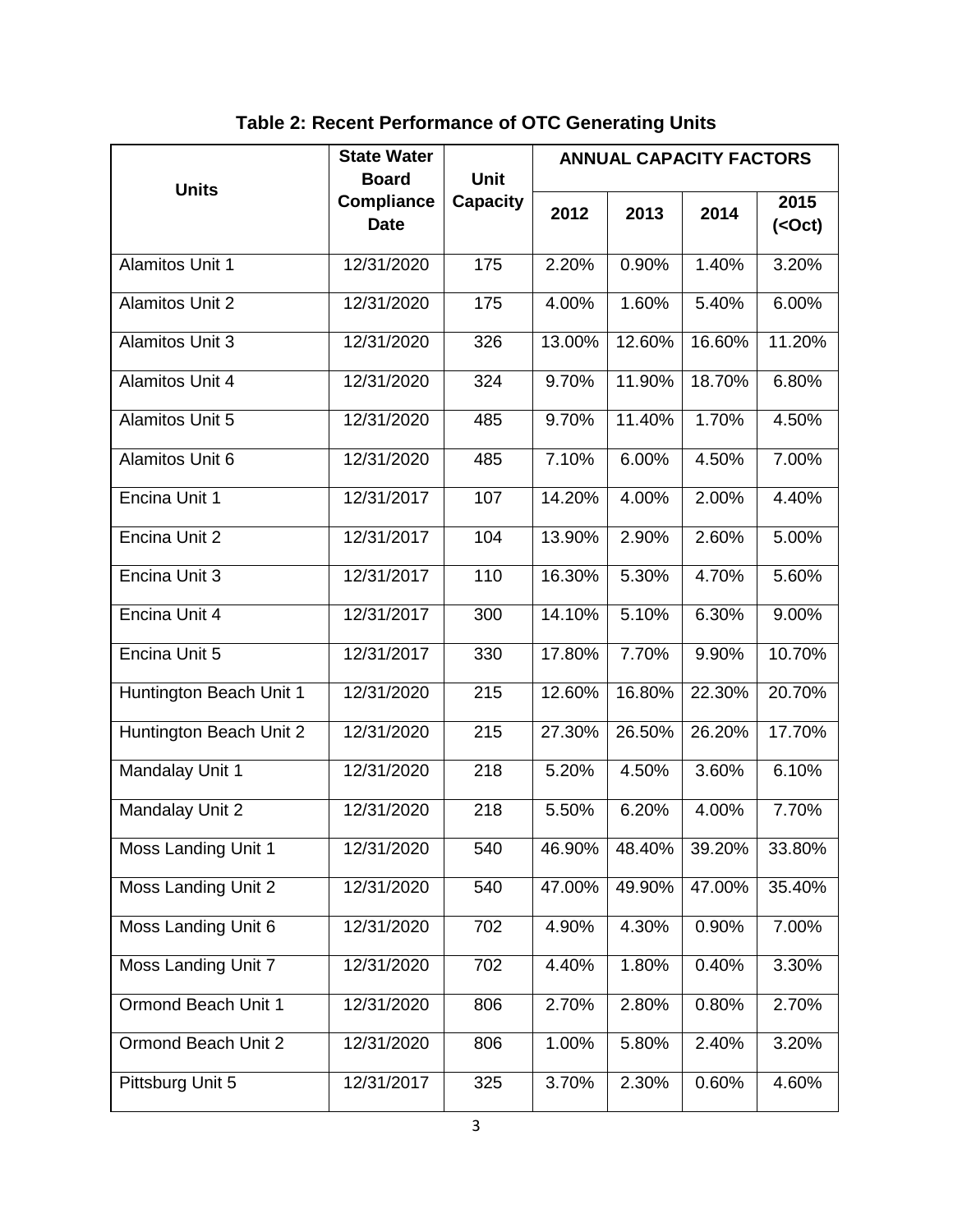| Pittsburg Unit 6       | 12/31/2017 | 325 | 3.30%  | 1.10%  | 1.10%  | 2.40%  |
|------------------------|------------|-----|--------|--------|--------|--------|
| Redondo Beach Unit 5   | 12/31/2020 | 179 | 3.30%  | 1.10%  | 2.30%  | 4.10%  |
| Redondo Beach Unit 6   | 12/31/2020 | 175 | 5.00%  | 2.70%  | 2.10%  | 4.50%  |
| Redondo Beach Unit 7   | 12/31/2020 | 505 | 8.40%  | 4.00%  | 0.90%  | 6.00%  |
| Redondo Beach Unit 8   | 12/31/2020 | 496 | 1.40%  | 1.50%  | 3.30%  | 3.70%  |
| <b>LADWP BAA Units</b> |            |     |        |        |        |        |
| Harbor 5               | 12/31/2029 | 75  | 4.00%  | 3.00%  | 3.30%  | 1.90%  |
| Haynes Unit 1          | 12/31/2029 | 230 | 15.00% | 7.00%  | 12.70% | 5.20%  |
| Haynes Unit 2          | 12/31/2029 | 230 | 21.00% | 19.00% | 13.10% | 10.10% |
| Haynes 8               | 12/31/2029 | 264 | 22.00% | 48.00% | 34.20% | 43.80% |
| Scattergood Unit 1     | 12/31/2024 | 163 | 4.00%  | 11.00% | 24.50% | 6.20%  |
| Scattergood Unit 2     | 12/31/2024 | 163 | 30.00% | 19.00% | 6.60%  | 23.60% |

**Source: California Energy Commission, Quarterly Fuel and Energy Report.**

## **Water Usage by the OTC Fleet**

There are a number of perspectives from which to assess the impact of the OTC fleet on ocean and estuarine impingement and entrainment. All direct biological measures are beyond the scope of SACCWIS' responsibility. Figure 1 offers a rough indicator of environmental impact using water flow rates as the metric through time. The two upper lines show the design flow rates of the OTC fleet included within the OTC policy adopted May 2010. The uppermost line shows the reduction in design water flow based on the OTC policy compliance schedule as adopted (and amended) by the State Water Board. The green line shows the aggregate water flow using design flow rates, using the actual retirement dates and expected retirement dates based on OTC owner implementation plans or other plans known to the SACCWIS agencies. The short red line is an estimate of actual flows for the OTC fleet. See Appendix A for actual flow data.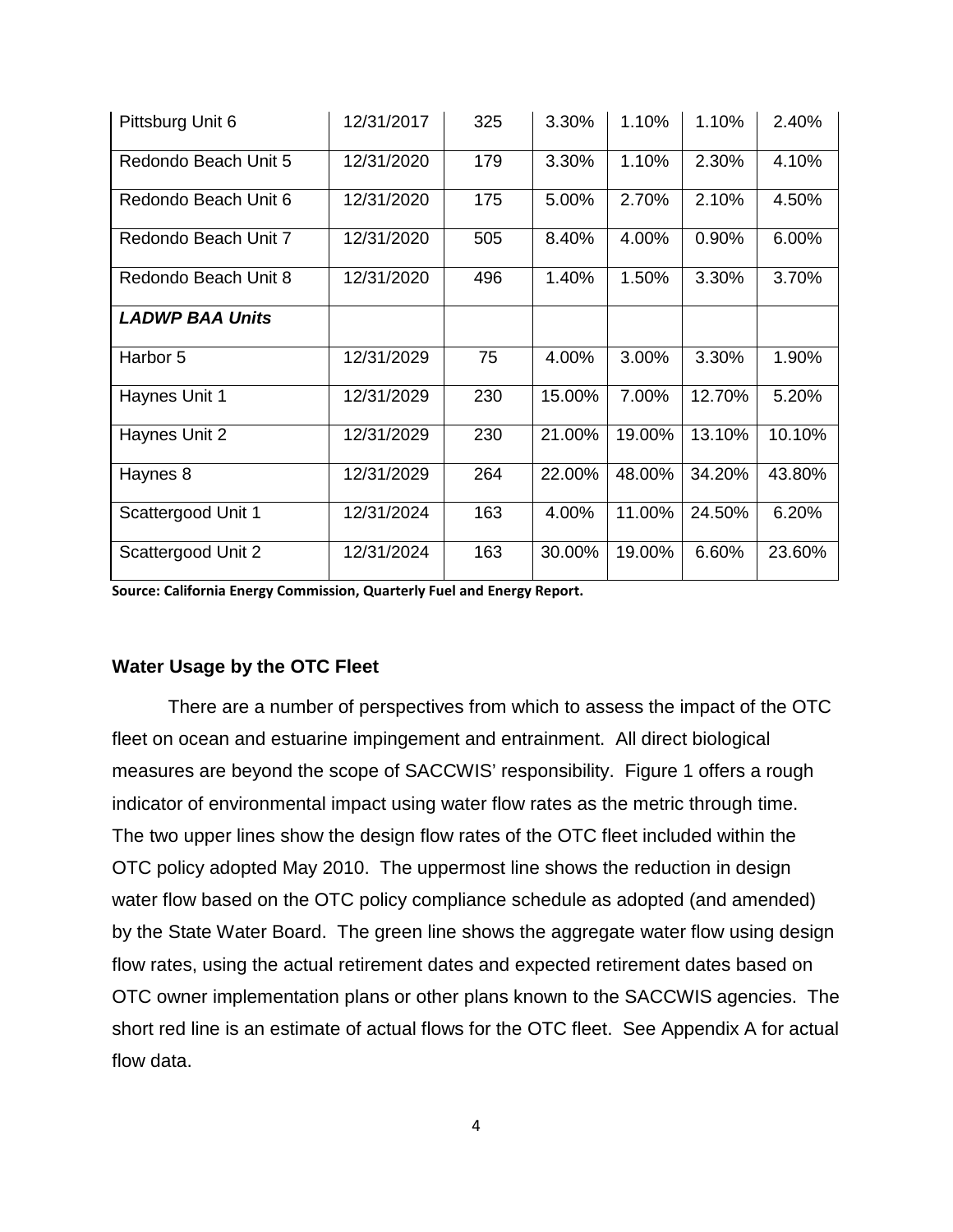The red line is far below the two upper lines because virtually all fossil fuel OTC facilities are operating with annual capacity factors far below power plant permit expectations (the source of the design condition flow rates). Table 2 shows that most fossil fuel OTC facilities are operating at extremely low annual capacity factors. In addition, SONGS and some OTC facilities have retired well before their OTC compliance date, thus creating accelerated environmental benefits compared to the original compliance schedule. Finally, the red line is not extrapolated into the future because it is very difficult to gauge how these facilities will actually be operated and there is ambiguity about the relationship between electrical generation and water usage.



**Figure 1: Historic and Projected Water Usage by the Combined OTC Fleet**

**Source: CEC and State Water Board Staff**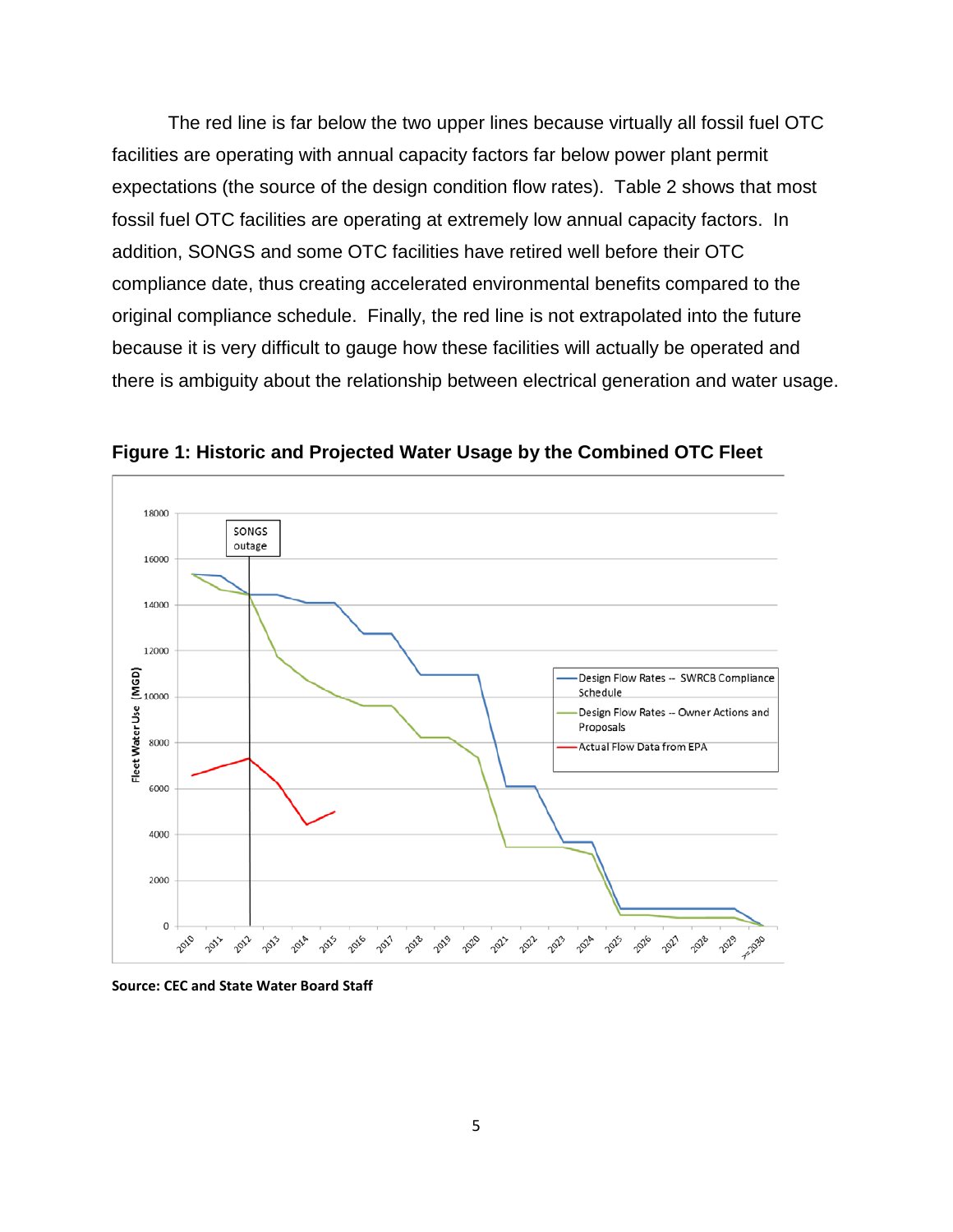**III. The California Public Utilities Commission (CPUC), California Independent System Operator (ISO) and California Energy Commission (CEC) Continue to Assess Resource, Infrastructure and Reliability Needs**

The CPUC, ISO and CEC continue to work together to study electric reliability issues associated with the compliance schedule under the OTC Policy. The CPUC considers procurement authorizations for its jurisdictional load serving entities; the ISO examines infrastructure upgrades and additions in its transmission planning process; and the CEC evaluates and, when necessary, issues applications for licenses to site new generation resources.

The CPUC's Long-Term Procurement Plan (LTPP) proceeding evaluates generation resources in the ISO system every two years. The intent is to evaluate whether existing and projected resources are sufficient to meet future demand, and to authorize procurement of additional resources in the event that they are insufficient. OTC retirement schedules are incorporated into this analysis and updated according to progress towards or, changes in retirement deadlines. In addition to system-wide analyses, the LTPP also evaluates capacity requirements in localized, high-demand areas.

On March 13, 2014, the Commission authorized Southern California Edison (SCE) and San Diego Gas & Electric (SDG&E) to procure up to 700 and 800 megawatts (MW), respectively, of additional capacity to meet local needs. Of that capacity, SCE and SDG&E were required to procure 400 and 200 MW, respectively, of preferred resources or energy storage. These authorizations were made in addition to previous authorizations discussed above, bringing the total minimum authorizations for SCE to 2,115 MW (1,900 MW in LA Basin and 215 MW in Big Creek/Ventura), and 800 MW for SDG&E. [9](#page-5-0) The Commission has since approved contracts for a total of 1,813 MW of capacity in SCE territory: 1,382 MW of gas fired generation and 431 MW of preferred resources and energy storage. An additional 274 MW of resources at Moorpark and 2 MW of behind-the-meter photovoltaic submitted through SCE's Preferred Resources Pilot are under review. For SDG&E, the Commission approved a 500 MW re-power of

<span id="page-5-0"></span> $<sup>9</sup>$  CPUC Decision (D.13-02-015), available online at:</sup> [http://docs.cpuc.ca.gov/PublishedDocs/Published/G000/M050/K374/50374520.PDF,](http://docs.cpuc.ca.gov/PublishedDocs/Published/G000/M050/K374/50374520.PDF) and CPUC Decision (D.) 14 03-004, available online at:<http://docs.cpuc.ca.gov/PublishedDocs/Published/G000/M089/K008/89008104.PDF>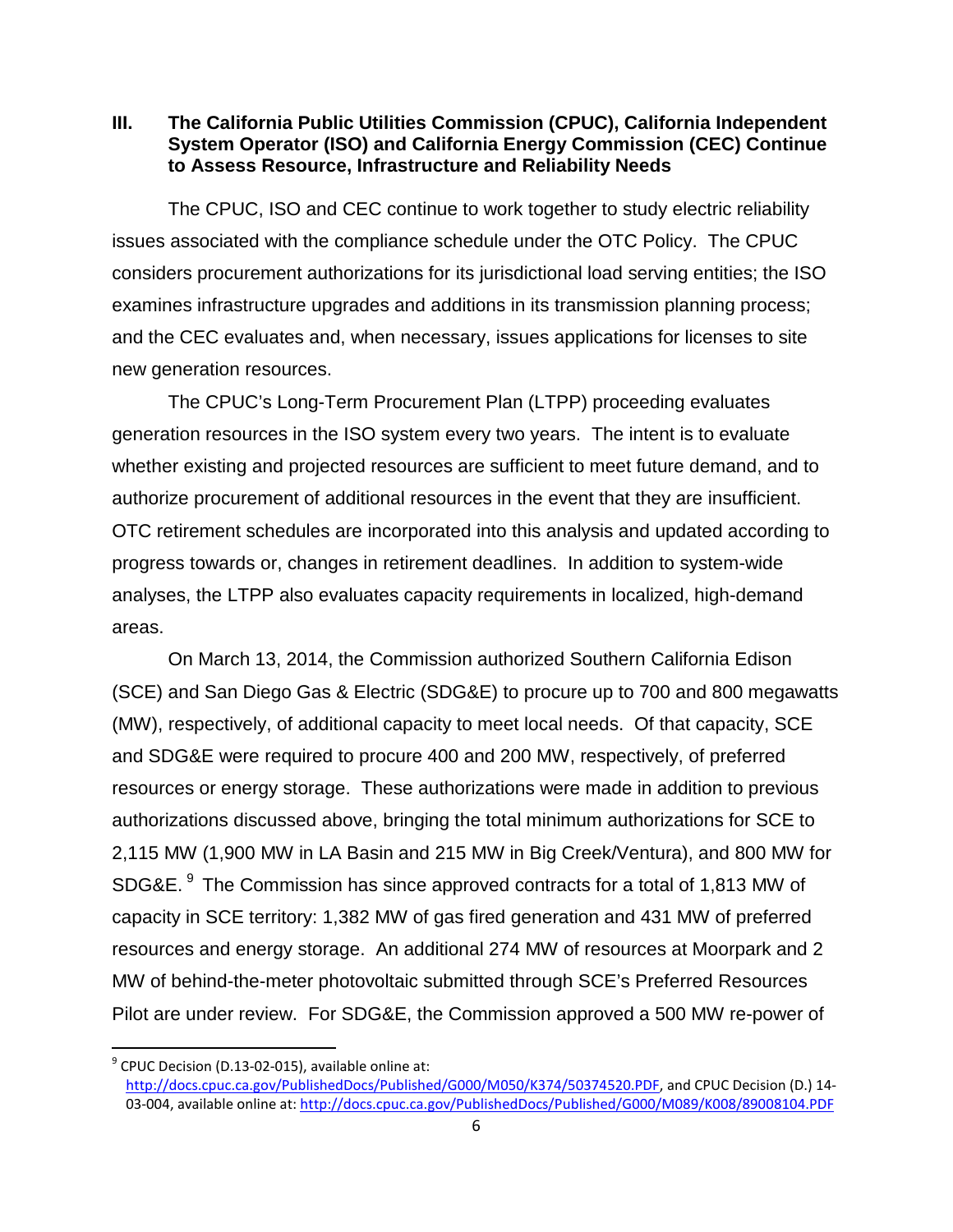the Encina Power Station<sup>[10](#page-6-0)</sup> and directed SDG&E to allocate an additional 100 MW to preferred resources and energy storage. That Commission Decision has since been contested and is under review of the Court of Appeal. If the court finds that the Commission acted lawfully in approving the Encina contract, the Commission Decision will stand. The stated Commercial Online Date (COD) for the Encina plant is November 1, 2017.

| <b>Resource Type</b>                                                             | Track 1<br><b>LCR</b><br>(West LA<br>Basin)<br><b>MW</b> | Track 1<br><b>LCR</b><br>(Big<br>Creek/<br>Ventura)<br><b>MW</b> | <b>Additional</b><br><b>Track 4</b><br>Authorization<br>(West LA<br>Basin)<br><b>MW</b> | <b>Total</b><br>Authorization<br><b>MW</b> | <b>Pending</b><br><b>Applications</b><br><b>MW</b> |
|----------------------------------------------------------------------------------|----------------------------------------------------------|------------------------------------------------------------------|-----------------------------------------------------------------------------------------|--------------------------------------------|----------------------------------------------------|
| <b>Preferred</b><br><b>Resources &amp;</b><br><b>Energy Storage</b><br>(Minimum) | 200                                                      |                                                                  | 400                                                                                     | 600                                        | 500                                                |
| <b>Gas-fired</b><br><b>Generation</b><br>(Minimum)                               | 1000                                                     |                                                                  |                                                                                         | 1000                                       | 1000                                               |
| <b>Optional:</b><br><b>Preferred</b><br><b>Resources/Storage</b>                 | Up to 400                                                |                                                                  |                                                                                         | Up to 400                                  | $\overline{0}$                                     |
| <b>Optional:</b><br><b>Any Resource</b>                                          | 200                                                      |                                                                  | 100 to 300                                                                              | 300 to 500                                 | 383                                                |
| <b>Any Resource</b>                                                              |                                                          | 215<br>(minimum)<br>to 290                                       |                                                                                         | 215<br>(minimum) to<br>290                 | 274                                                |
| <b>Total</b>                                                                     | 1400 to<br>1800                                          | 215 to<br>290                                                    | 500 to 700                                                                              | 2,115 to 2,790                             | 2,157                                              |

**Table 3: Southern California Edison Tracks 1 and 4 Authorizations**

<span id="page-6-0"></span><sup>&</sup>lt;sup>10</sup> SDG&E Application (A.14-07-009) available online at: <http://docs.cpuc.ca.gov/SearchRes.aspx?DocFormat=ALL&DocID=98406519>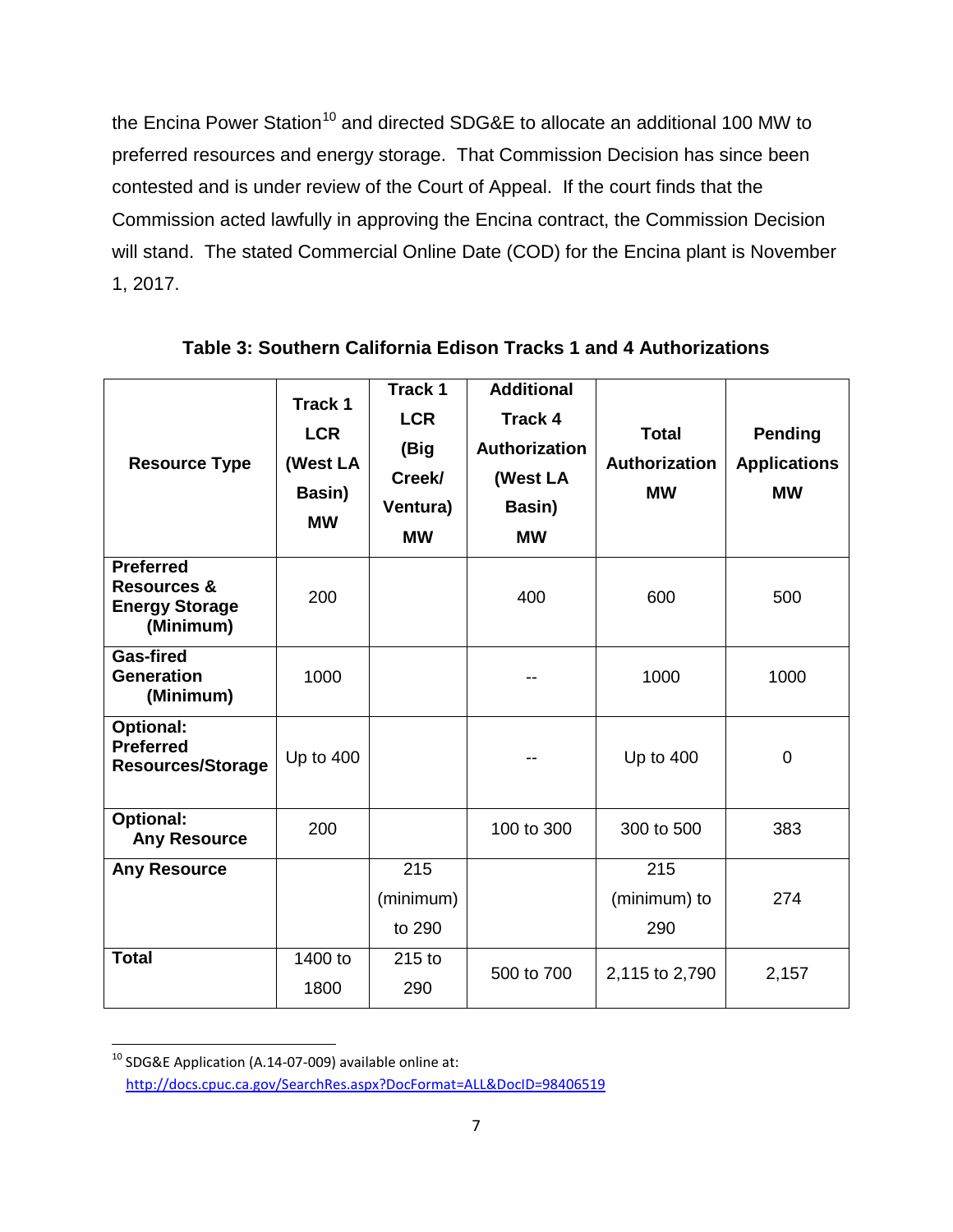| <b>Resource Type</b>                        | Location                | <b>Capacity MW</b> | <b>Status</b>       |
|---------------------------------------------|-------------------------|--------------------|---------------------|
| <b>Energy Efficiency</b>                    | <b>Western LA Basin</b> | 101                | Approved            |
| <b>Energy Efficiency</b>                    | Johanna/Santiago        | 23                 | Approved            |
| <b>Demand Response</b>                      | <b>Western LA Basin</b> | 5                  | Approved            |
| <b>Distributed</b><br><b>Generation</b>     | <b>Western LA Basin</b> | 28                 | Approved            |
| <b>Distributed</b><br><b>Generation</b>     | Johanna/Santiago        | 10                 | Approved            |
| <b>Energy Storage</b>                       | Long Beach              | 100                | Approved            |
| <b>Energy Storage</b>                       | Johanna/Santiago        | 46                 | Approved            |
| <b>Energy Storage</b>                       | <b>Western LA Basin</b> | 118                | Approved            |
| <b>Combined Cycle</b><br><b>Gas Turbine</b> | <b>Alamitos</b>         | 640                | Approved            |
| <b>Combined Cycle</b><br><b>Gas Turbine</b> | Huntington Beach        | 644                | Approved            |
| <b>Gas Combustion</b><br><b>Turbine</b>     | Stanton                 | 98                 | Approved            |
| <b>Energy Efficiency</b>                    | Big Creek/Ventura       | 6                  | <b>Under Review</b> |
| <b>Distributed</b><br><b>Generation</b>     | Big Creek/Ventura       | 6                  | <b>Under Review</b> |
| <b>Energy Storage</b>                       | Big Creek/Ventura       | 0.5                | <b>Under Review</b> |
| <b>Gas Combustion</b><br><b>Turbine</b>     | Mandalay                | 262                | <b>Under Review</b> |
| <b>Gas Combustion</b><br><b>Turbine</b>     | Goleta                  | 54                 | <b>Under Review</b> |

# **Table 4: Southern California Edison Approved and Pending Application Details**[11](#page-7-0)

<span id="page-7-0"></span><sup>11&</sup>lt;br>11 For additional details, see Southern California Edison Application A. 14-11-012, available online at: <http://docs.cpuc.ca.gov/SearchRes.aspx?DocFormat=ALL&DocID=143307429>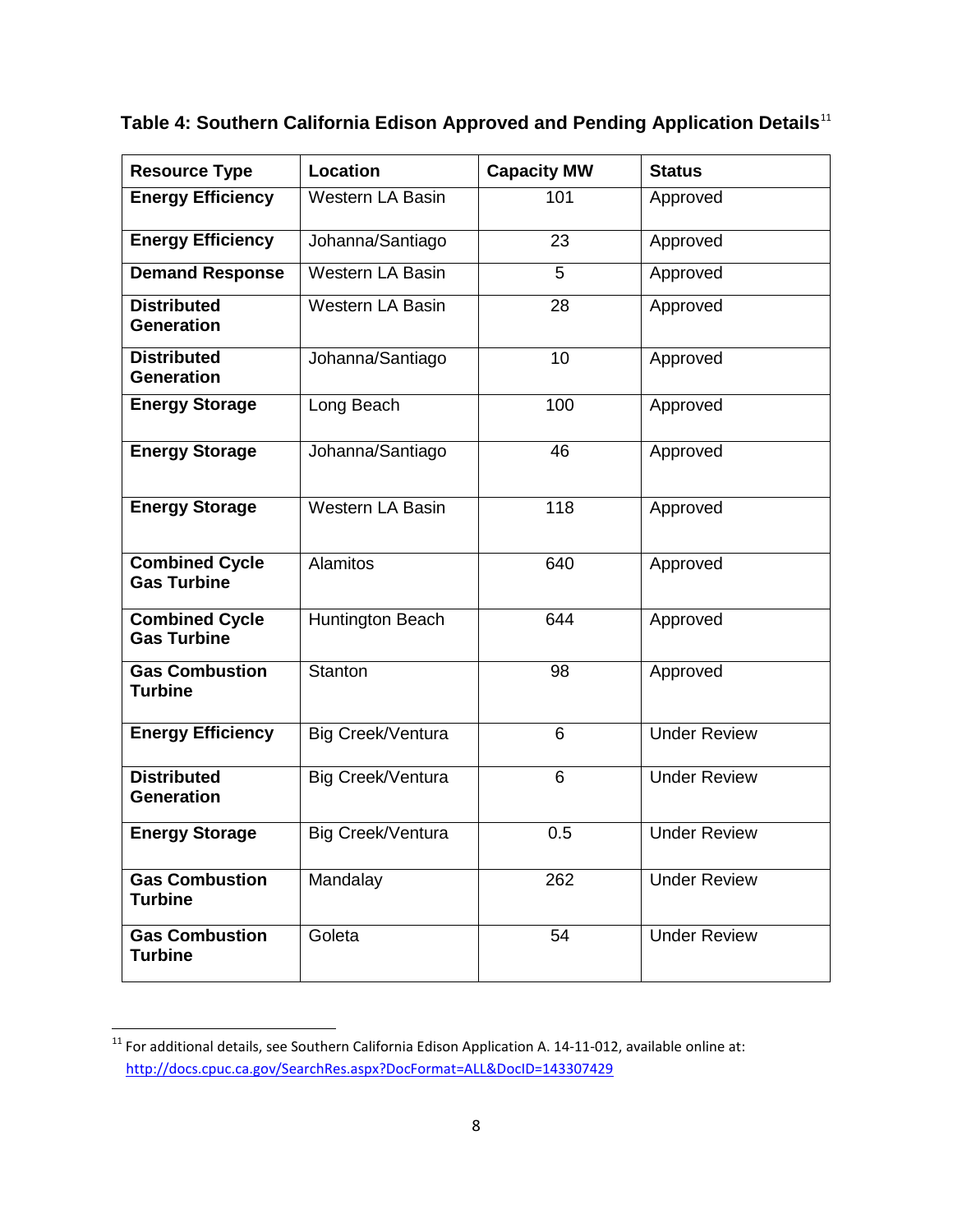| <b>Resource Type</b>                                                            | $D.13 - 03 - 029/$<br>D.14-02-016<br><b>MW</b> | <b>Additional</b><br><b>Track 4</b><br><b>Authorization</b><br><b>MW</b> | Total<br>Authorization<br><b>MW</b> | Pending &<br><b>Approved</b><br><b>Applications</b><br><b>MW</b> |
|---------------------------------------------------------------------------------|------------------------------------------------|--------------------------------------------------------------------------|-------------------------------------|------------------------------------------------------------------|
| <b>Preferred</b><br>Resources &<br><b>Energy</b><br><b>Storage</b><br>(Minimum) |                                                | 200                                                                      | 200                                 | 0                                                                |
| <b>Optional:</b><br><b>Any Resource</b>                                         | 300<br>(Pio Pico, Ca)                          | 300 to 600                                                               | 600 to 900                          | 900                                                              |
| <b>Total</b>                                                                    | 300                                            | 500 to 800                                                               | 800 to 1100                         | 900                                                              |

**Table 5: San Diego Gas & Electric Current Authorizations**

### **Table 6: San Diego Gas & Electric Approved Application Details**

| <b>Resource Type</b>                    | Location    | Capacity | <b>Status</b>             |
|-----------------------------------------|-------------|----------|---------------------------|
| <b>Gas Turbine</b>                      | Pio Pico    | 300      | <b>Under Construction</b> |
| <b>Gas Combustion</b><br><b>Turbine</b> | Encina site | 500      | Approved <sup>12</sup>    |

In addition to its work supporting the CPUC -LTPP proceeding, the ISO has expanded its transmission planning process to explore transmission alternatives for improving reliability. The ISO approved several transmission upgrades and additions in its 2013/2014 transmission planning process to help address local reliability issues associated with the compliance schedule under the OTC Policy and the closure of SONGS. The timing of the ISO approved transmission projects and CPUC pending projects, as well as authorized procurement levels, for SCE and SDG&E facilitate the compliance schedule of the OTC policy. The ISO's analysis in its most recent 2015/2016 transmission planning process indicates that the authorized resources, forecast load, and previously-approved transmission projects working together meet the

<span id="page-8-1"></span><span id="page-8-0"></span> $12$  The CPUC approved this contract, but it has since been protested and is under review by the Court of Appeal. For additional details, see San Diego Gas & Electric Application A. 14-07-009, available online at: <http://docs.cpuc.ca.gov/SearchRes.aspx?DocFormat=ALL&DocID=98406519>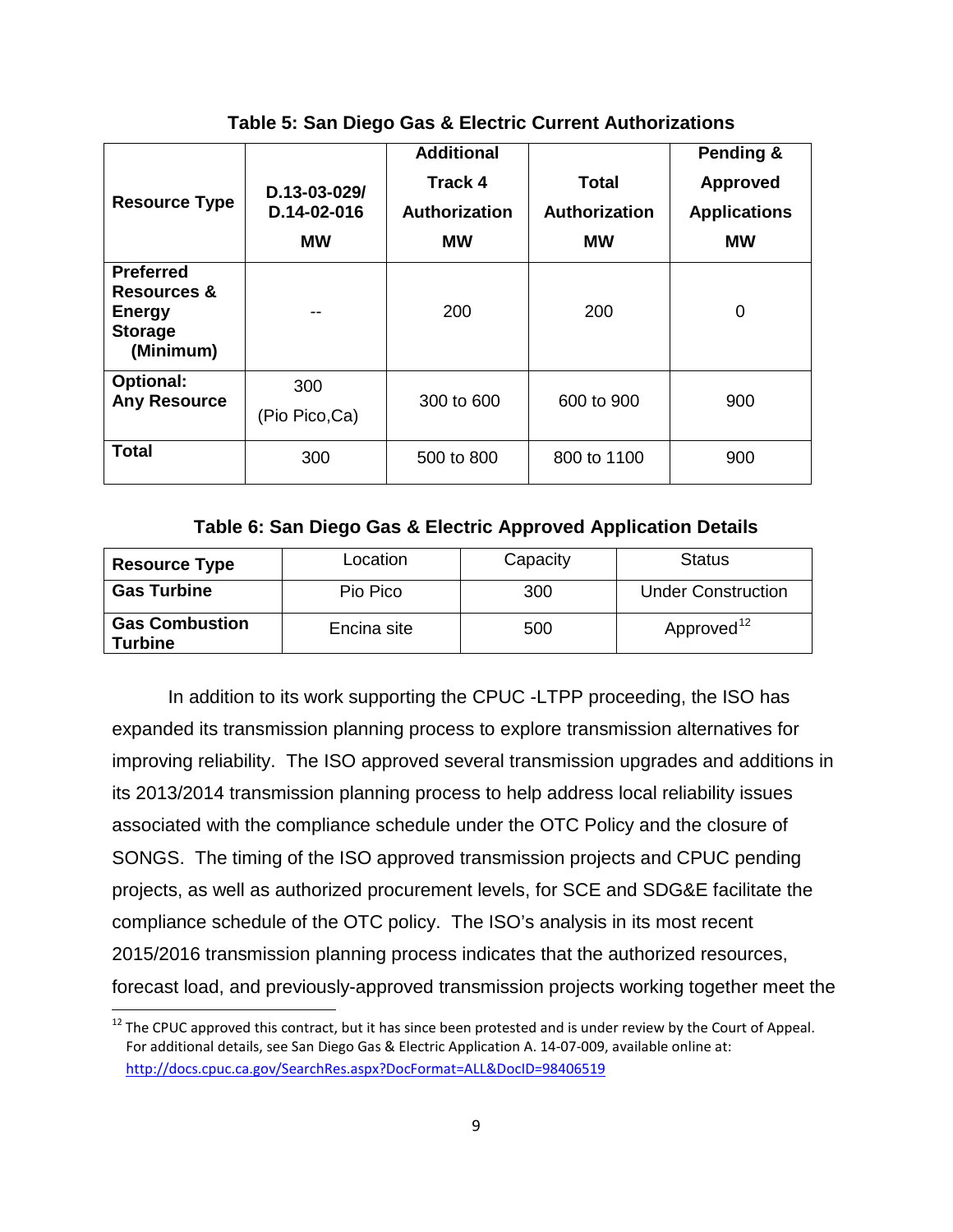reliability needs in the LA Basin and San Diego areas. Updated study results identified and addressed a subarea issue, which can be mitigated with a minor transmission solution, in the western LA Basin.<sup>[13](#page-9-0)</sup> Due to the inherent uncertainty in the significant volume of preferred resources and other conventional mitigations, the situation is being continually monitored in the Southern California Reliability Project in case additional measures are needed. The following provides a summary of the reliability transmission projects approved by the ISO Board of Governors in the 2012-2013, 2013-2014, and 20[14](#page-9-1)-2015 Transmission Plans<sup>14</sup> to address reliability concerns related to the retirement of SONGS and OTC generating facilities in the LA Basin and San Diego local areas. In Table 7, the target in-service date and responsible Participating Transmission Owner (PTO) are identified.

|                | <b>Transmission Projects</b>                                      | <b>PTO service</b><br>territory | <b>Target in-service</b><br>dates |
|----------------|-------------------------------------------------------------------|---------------------------------|-----------------------------------|
|                | <b>Talega Synchronous Condensers</b><br>(2x225 MVAR)              | SDG&E                           | In-service<br>(8/7/2015)          |
| $\overline{2}$ | San Luis Rey Synchronous Condensers<br>(2x225 MVAR)               | SDG&E                           | 6/30/2017                         |
| 3              | <b>Imperial Valley Phase Shifting Transformers</b><br>(2x400 MVA) | SDG&E                           | 6/1/2017                          |
| $\overline{4}$ | Sycamore - Penasquitos 230kV Line                                 | SDG&E                           | 6/1/2017                          |
| 5              | San Onofre Synchronous Condensers<br>$(1x225$ MVAR)               | SDG&E                           | 6/1/2018                          |
| 6              | Santiago Synchronous Condensers<br>$(1x225$ MVAR)                 | <b>SCE</b>                      | 6/1/2018                          |
| $\overline{7}$ | Mesa Loop-in Project and South of Mesa<br>230kV Line Upgrades     | <b>SCE</b>                      | 12/31/2020                        |

**Table 7: In-service Dates for ISO Board Approved Transmission Projects**

<span id="page-9-1"></span><span id="page-9-0"></span><sup>&</sup>lt;sup>13</sup> <http://www.caiso.com/Documents/Draft2015-2016TransmissionPlan.pdf><br><sup>14</sup> http://www.caiso.com/Documents/BoardApproved2012-2013TransmissionPlan.pdf

<http://www.caiso.com/Documents/Board-Approved2013-2014TransmissionPlan.pdf> <http://www.caiso.com/Documents/Board-Approved2014-2015TransmissionPlan.pdf>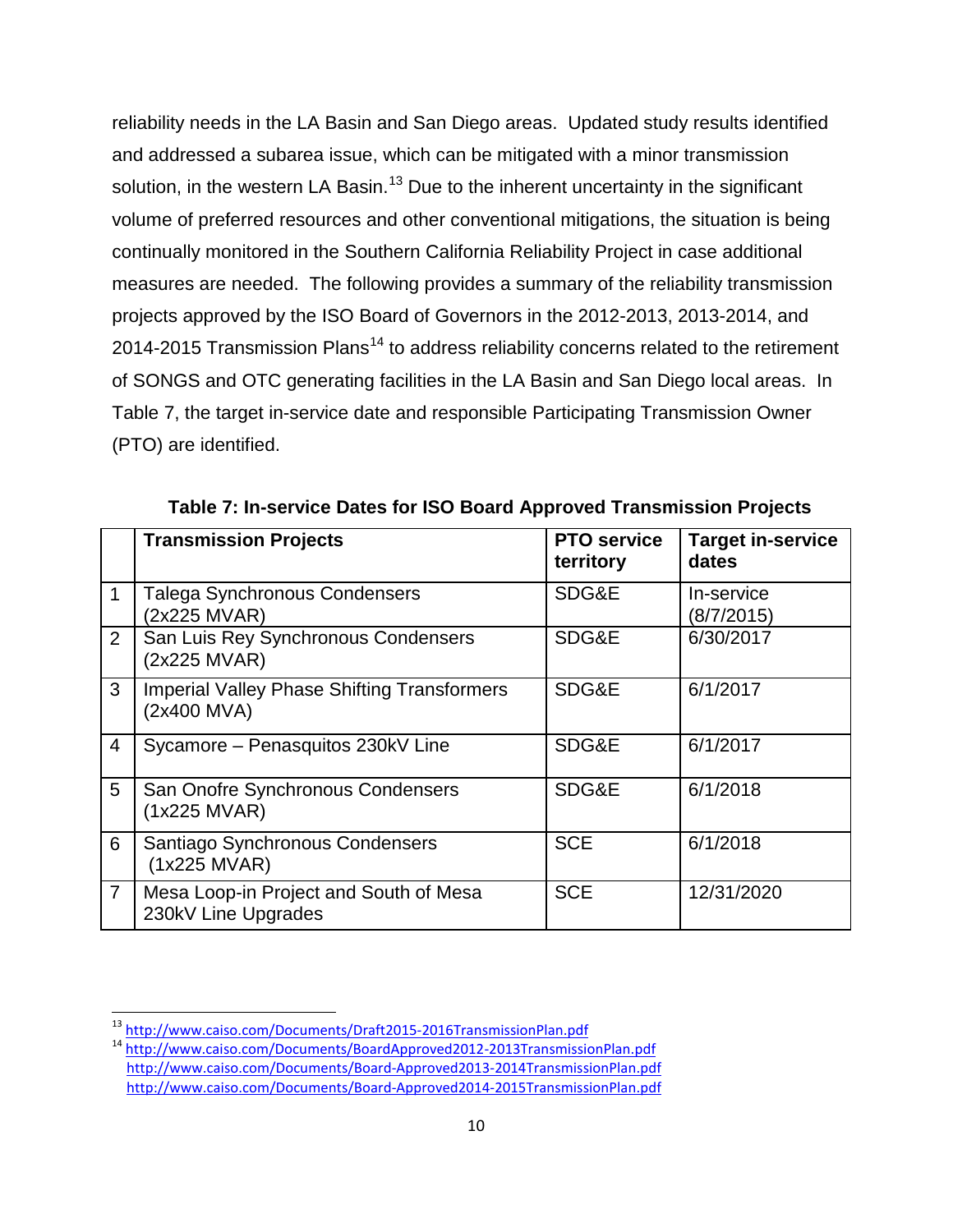The CEC is the lead agency for licensing fossil fuel power plants 50 MW and larger and has a regulatory certification process (certification process) under the California Environmental Quality Act.<sup>[15](#page-10-0)</sup> Under this process, the CEC conducts an environmental analysis of each project's Application for Certification (AFC) including an analysis of alternatives and mitigation measures to minimize any significant adverse effect the project may have on the environment. These requirements do not, however, apply to the repowering or replacement of an existing power plant wherein the net increase in capacity is less than 50 MW.

As of February 2016, the CEC received four AFC's to replace some or all of the power production units at AES' Alamitos, AES Huntington Beach, AES Redondo Beach, and NRG Mandalay facilities, and three Petition to Amend (PTA) Certifications for NRG Carlsbad, NRG El Segundo facilities, and AES Huntington Beach.

> • The Alamitos application is in process. AES submitted an application on December 27, 2013 for a 1,936 MW power plant, and on March 12, 2014, the CEC accepted the application as data adequate. On November 5, 2014, AES was selected by SCE for a Power Purchase Agreement (PPA) for a 640 MW power plant for the Alamitos facility, with different equipment, configuration, and lower capacity than the information submitted to the CEC in its application. The CPUC approved SCE procurement selection of the Alamitos repowering project for the western LA Basin local capacity needs per Decision D.15-11-041 at the November 19, 2015 CPUC Voting Meeting. On October 26, 2015, the applicant submitted a Supplemental Application for Certification (SAFC), replacing the prior application, for a 1,040 MW power plant, comprised of Phase 1, 640 MW Combined Cycle Gas Turbine (CCGT) and Phase 2, 400 MW of Simple Cycle Gas Turbines (SCGT). The City of Long Beach and AES have entered into a Memorandum of Understanding (MOU) for the

<span id="page-10-0"></span> $<sup>15</sup>$  Under this program, a project developer files an Application for Certification (AFC) to initiate the siting process.</sup> The CEC Chairman then establishes a siting committee to preside over the process. Once the CEC determines the applicant has submitted adequate information to proceed (referred to as data adequate), the proceeding begins. The certification proceeding could take up to a year or longer. For example, the certification process for the Carlsbad Energy Center proceeding took almost five years.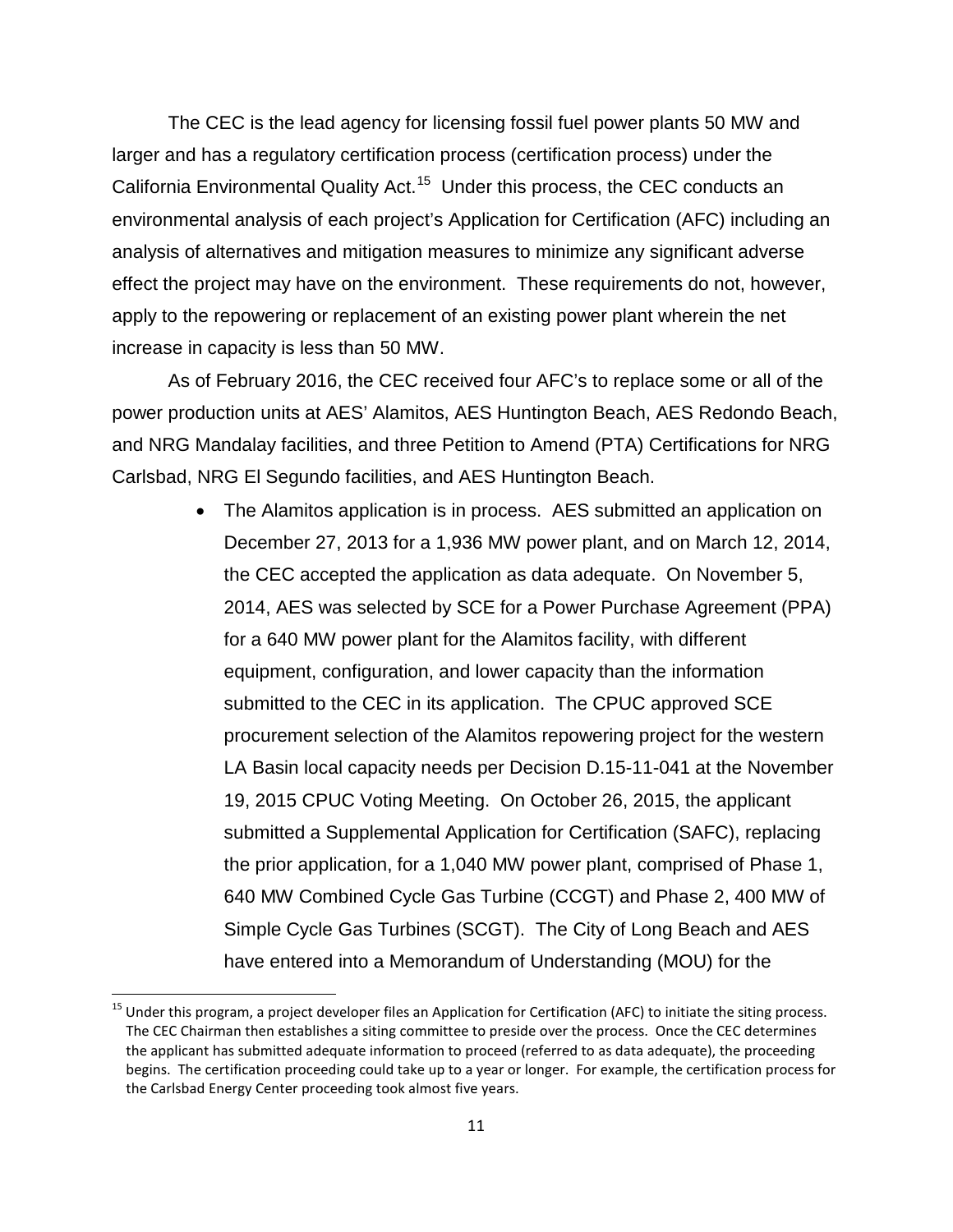demolition of the existing Alamitos Units 1-6. CEC staff issued data requests to the applicant on February 12, 2016 and is working on the Preliminary Staff Assessment (PSA), while awaiting the Preliminary Determination of Compliance (PDOC) from South Coast Air Quality Management District. The PDOC is needed in order for CEC staff to complete the PSA.

- The Huntington Beach PTA is in process. AES submitted an application for a 939 MW CCGT power plant, which was approved by the CEC on October 29, 2014. Subsequently, AES was selected for a PPA for a 644 MW power plant by SCE for the Huntington Beach facility, with different equipment configuration than approved by the CEC. The CPUC approved SCE procurement selection of the Huntington Beach repowering project for the western LA Basin local capacity needs per Decision D.15-11-041 at the November 19, 2015 CPUC Voting Meeting. On September 14, 2015, the applicant submitted a PTA for an 844 MW power plant, comprised of Phase 1, a 644 MW CCGT and Phase 2, 200 MW of SCGT. CEC staff is working on the amended PSA, while awaiting the South Coast Air Quality Management District to issue the PDOC. The PDOC is needed in order for CEC staff to complete the PSA.
- The Redondo Beach application is currently suspended. AES submitted an AFC on November 20, 2012 for a repowering project. The CEC accepted the application as data adequate on August 27, 2013, and CEC staff published the PSA on July 28, 2014. AES suspended project review for seven months to pursue a local initiative to redevelop the site for nongeneration uses, but the Voters in the City of Redondo Beach rejected the initiative on March 3, 2015. On March 20, 2015, AES submitted a letter to the CEC Committee assigned to the proceeding, asking the Committee to resume the proceeding and proposing an aggressive schedule. On April 10, 2015, the CEC held a status conference to officially restart the application process. On November 6, 2015, AES and City of Redondo Beach, an intervenor in the proceeding, jointly submitted a Petition for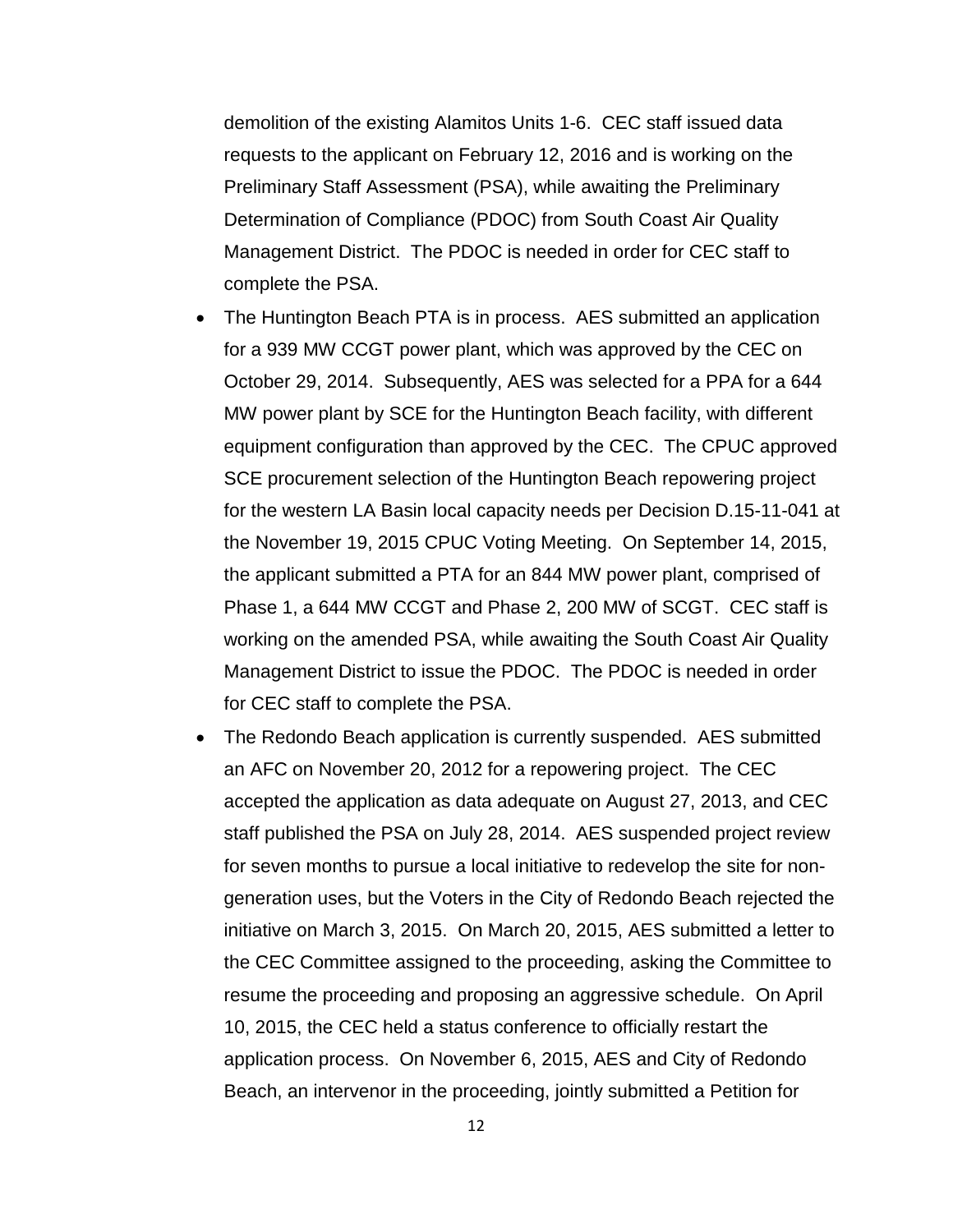Suspension of the AFC until August 1, 2016. AES agreed to market the property to third parties or developer partners. On November 25, 2015, the CEC Committee ordered the proceeding suspended without a specified end date. The applicant or other party can make a motion to reopen the proceeding, and the CEC Committee reserves its authority to reopen the proceeding.

- The Puente Power Project (Mandalay) application for a 262 MW power plant was filed on April 15, 2015, and is in process. On June 2, 2015, CEC staff determined that all of the information has been provided to fulfill the application's data adequacy requirements, and CEC itself accepted the application as data adequate on June 10, 2015. On May 28, 2015, the Ventura County Air Pollution Control District (VCAPCD) issued a letter deeming the request for Authority to Construct to be complete. CEC staff and intervenor City of Oxnard have issued data requests. Discovery in the proceeding closed March 7, 2016. The City of Oxnard has a moratorium in place until June 30, 2016 that prohibits the expansion of existing, or development of new, energy facilities within the coastal zone pending the City's completion of studies and updates to the local coastal program, zoning ordinances, and other land use regulations. CEC staff is working on the PSA and finalizing the Alternatives analysis, while awaiting the Preliminary Determination of Compliance from the VCAPCD.
- The El Segundo Energy Center (ESEC) PTA has been suspended by the applicant. El Segundo Energy Center submitted two PTA's the ESEC on April 23, 2013 and December 23, 2015. On February 18, 2016, the applicant submitted a Notice of Suspension of PTA and plans to notify the CEC within six months whether it intends to pursue modified amendments or to withdraw the respective PTAs in their entirety. The existing El Segundo Generating Station Unit 4 retired December 31, 2015 and the entire El Segundo facility is now in compliance with the OTC policy.
- The Carlsbad Energy Center PTA has been approved. The CEC approved the application in May 2012 for NRG Energy's Carlsbad Energy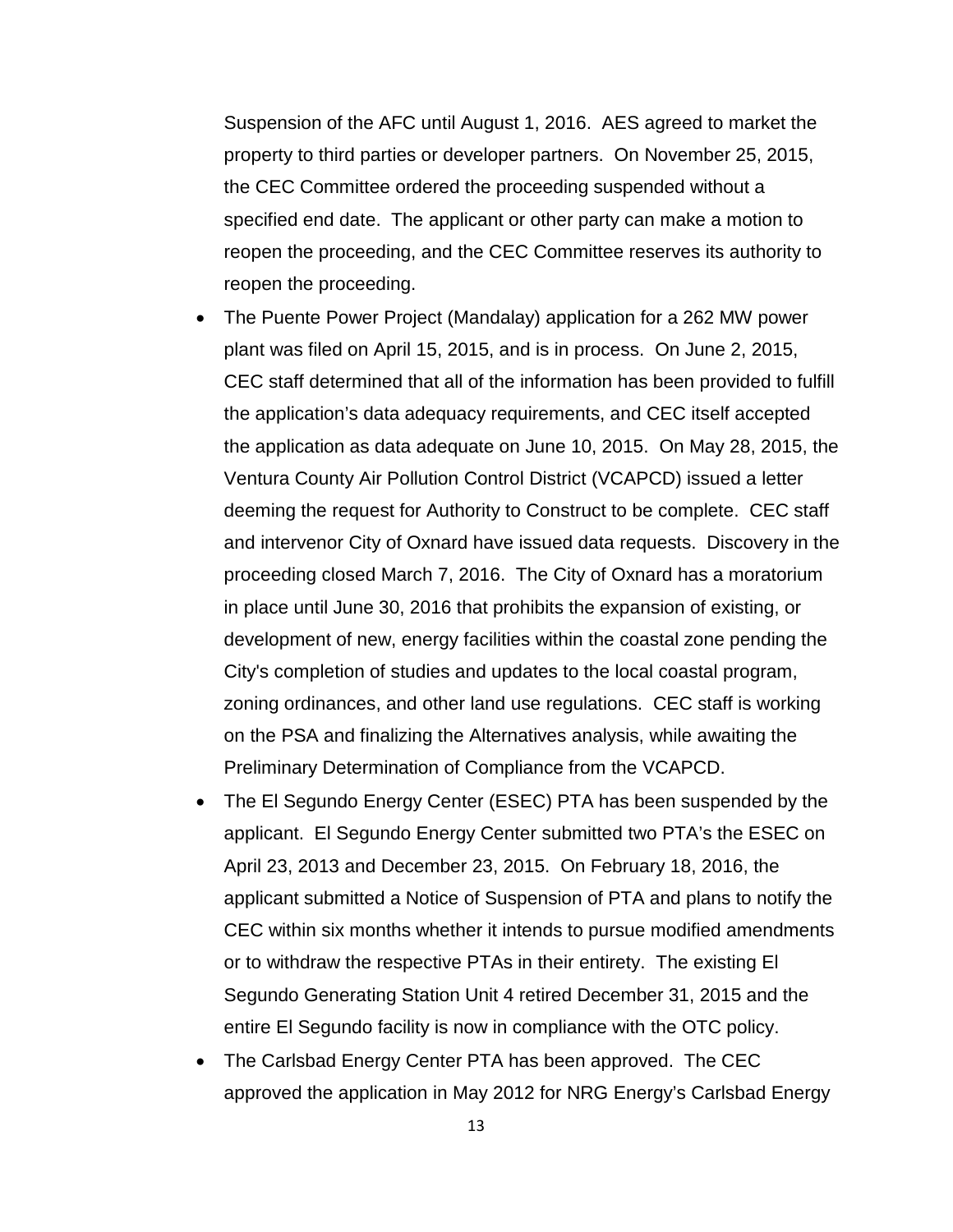Center, which would replace three of the units at Encina Power Station. NRG submitted a PTA on May 2, 2014 to replace all five units plus a small combustion turbine at Encina with six units of simple-cycle combustion turbines totaling 632 MW. On July 30, 2015, the CEC approved the PTA. A Petition for Reconsideration of the CEC's July 30, 2015 Decision approving Amended Carlsbad Energy Center was heard by the CEC Commission on September 23, 2015, and on November 12, 2015, the CEC adopted a decision closing the Petition for Reconsideration with no changes or modifications to the initial CEC decision. The licensing of the amended Carlsbad Energy Center is now complete.

The unexpected retirement of SONGS and the scheduled retirement of roughly 5000 MW of capacity along the Southern California coastline between 2015 and 2020 have motivated management of the CEC, CPUC, ISO and ARB to create the Southern California Reliability Project. This inter-agency effort is (1) monitoring both the development of replacement resources pursuant to CPUC authorization and ISO Board decisions and the expected impacts of utility demand-side programs, and (2) creating options that could be triggered to maintain reliability in the event contingencies occur. As presented by CEC staff and confirmed by the State Water Board representative at the August 17, 2015 workshop within the CEC's 2015 Integrated Energy Policy Report update proceeding, one option is to delay OTC compliance dates for specific facilities if needed to "bridge the gap" between the expected online date of new resources and an existing OTC facility's compliance date. Making such recommendations is the function for which State Water Board created SACCWIS. What is new is the inter-agency effort to pay particular attention to the Southern California region. If this inter-agency group determines that such a compliance date delay is appropriate, it would use the SACCWIS process to make such a request to the State Water Board.

14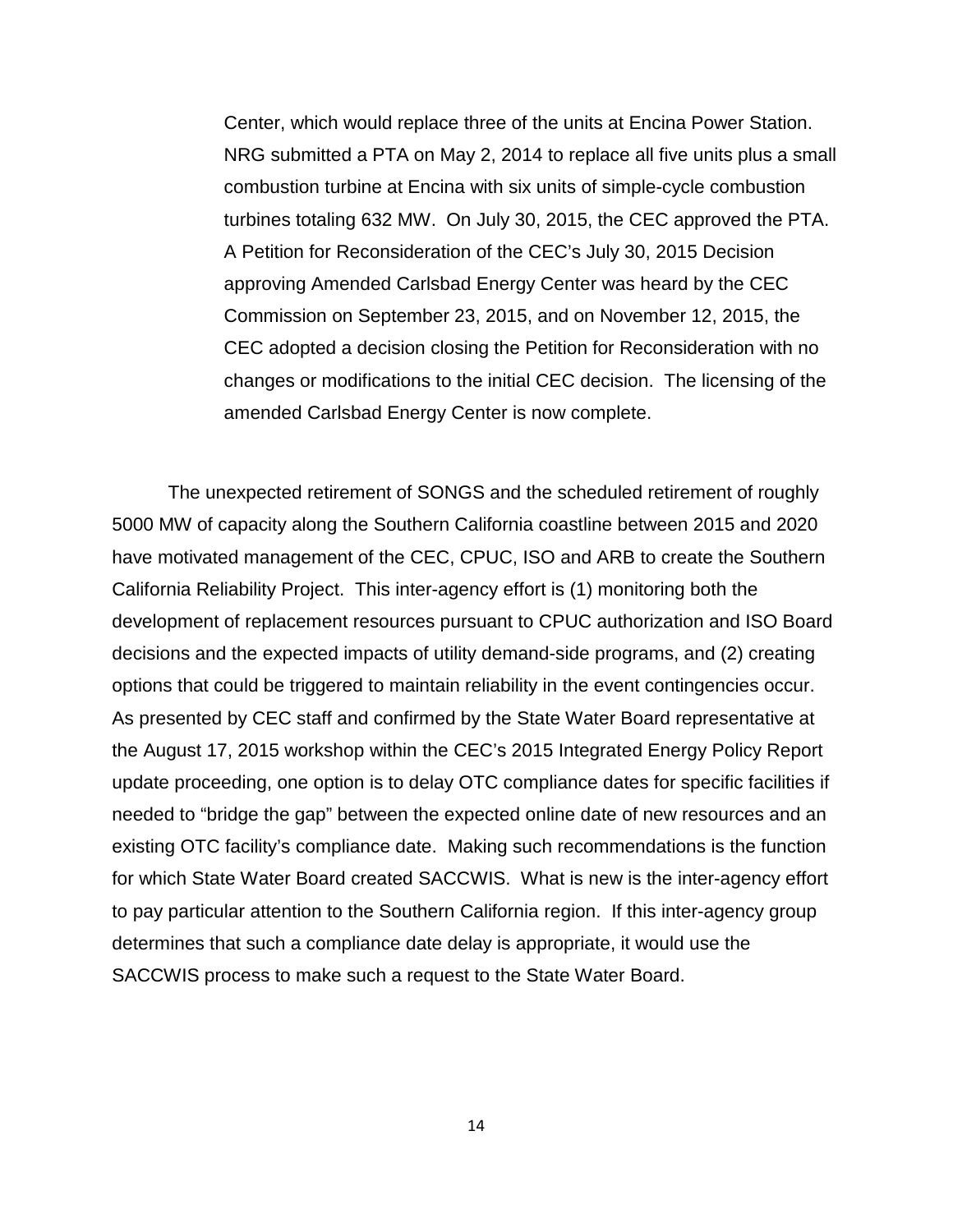# **IV. South Coast Air Quality Management District (SCAQMD) Rulemaking Activity**

Emission offset market availability and cost remains an issue with respect to air permits for new and replacement gas-fired generator projects in Southern California, particularly in the SCAQMD. The SCAQMD staff have been conducting a rulemaking process to provide additional options for securing offsets for power plant projects to support the state energy agencies' Preliminary Reliability Plan for Los Angeles Basin and San Diego.<sup>[16](#page-14-0)</sup>

To date, SCAQMD staff has met informally with key stakeholders, held three working group meetings (July and November 2014 and April 2015), and released two draft rules: one that applies to power plants that have contracted to sell energy to an Investor-Owned Utility (IOU) (PR 1304.2) and the other for power plants approved by a Publicly-Owned Utility (POU) (PR 1304.3). Based on comments received, SCAQMD staff issued revised rule drafts on February 25, 2016, and held another working group meeting on March 1, 2016. The draft rules incorporate limitations to prevent excess withdrawals from the internal bank, while encouraging preferred resources to be developed, by tying project eligibility to CPUC-LTPP authorized gas-fired resources for IOU projects and to projects serving native load, identified in an approved Integrated Resource Plan for POU projects. The IOUs and POUs would work with SCAQMD staff to project the amount of offsets needed for the authorized fossil-fuel generation capacity in the South Coast Air Basin and reserve the requisite internal bank offsets. The reserved offsets would be debited from the internal offset bank prior to issuance of the permit to construct and upon payment of a non-refundable offset fee. The fee is to be paid on an annual basis or as a single lump-sum payment. The offset fee proceeds will be used to obtain emission reductions consistent with the needs of SCAQMD's Air Quality Management Plan, with priority given to air quality improvement projects in communities where power plants are located and to environmental justice areas. SCAQMD staff expects to issue the formal notice of preparation for the rules' draft environmental assessment in the March/April 2016 timeframe, followed by public workshops. The rules are expected to go before the SCAQMD Governing Board

<span id="page-14-0"></span><sup>&</sup>lt;sup>16</sup> [http://www.energy.ca.gov/2013\\_energypolicy/documents/2013-09-09\\_workshop/2013-08-30\\_prelim\\_plan.pdf](http://www.energy.ca.gov/2013_energypolicy/documents/2013-09-09_workshop/2013-08-30_prelim_plan.pdf)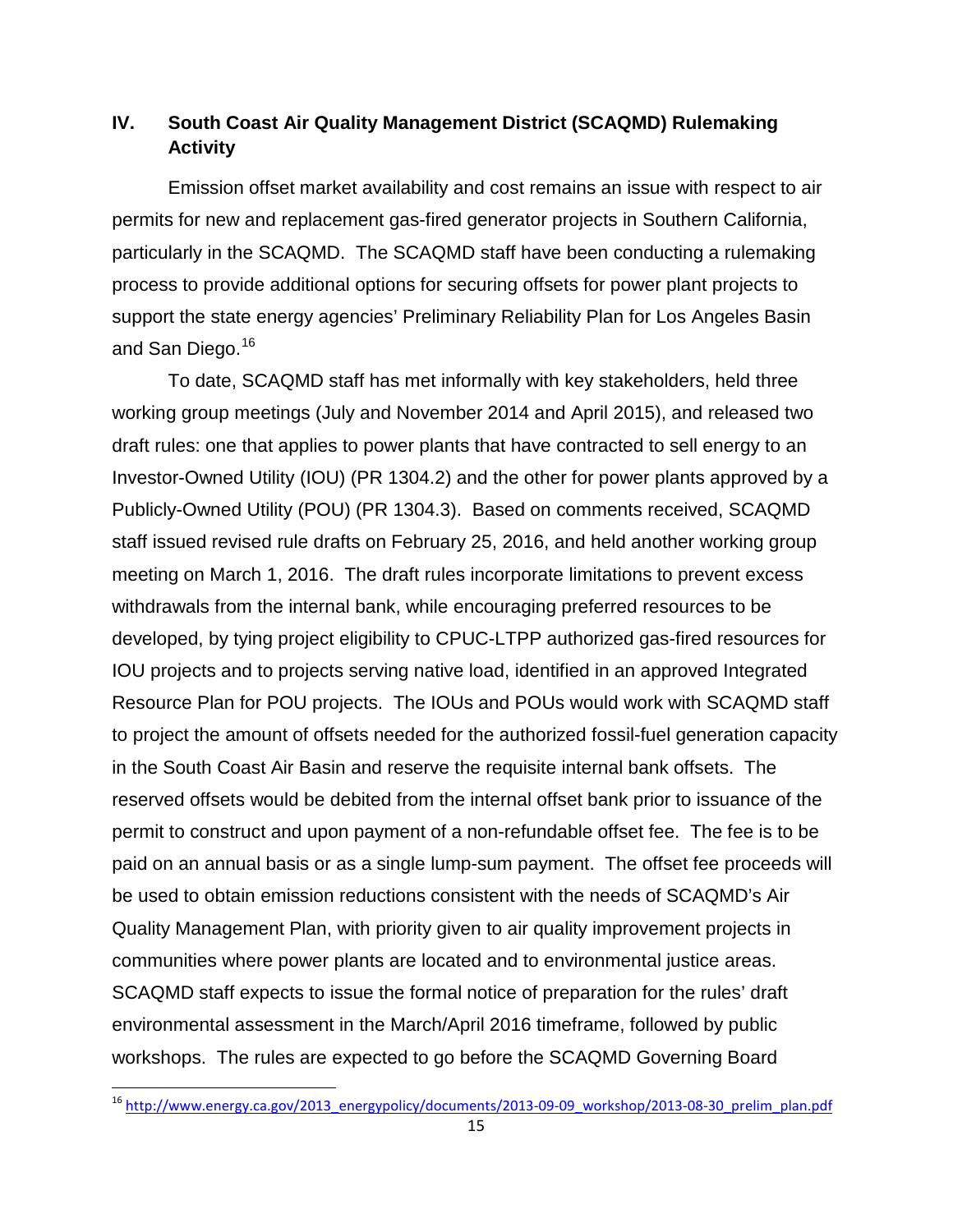(Governing Board) for adoption during the third or fourth quarter of this year. Technical staff of most SACCWIS agencies will continue to participate in the rule development process.

#### **RECLAIM Rulemaking**

The Governing Board adopted amendments to the  $NO<sub>x</sub>$  RECLAIM program on December 4, 2015, to implement Best Available Retrofit Control Technology (BARCT) requirements, including a 12 Ton-Per-Day (TPD) shave of outstanding  $NO<sub>x</sub> RECLAIM$ allocations compared to the 14 TPD shave recommended by SCAQMD staff. Additional provisions allow electrical generating units to opt-out of  $NO<sub>x</sub>$  RECLAIM. The opt-out plan needs to demonstrate that at least 99 percent of the generating unit's  $NO<sub>x</sub>$ emissions for the most recent three compliance years are at current BARCT or Best Available Control Technology (BACT). The power plant operator would need to comply with any source specific rule limits no later than three years after approval of their optout plan. Operators with multiple generating units under common control have the opportunity to apportion the  $NO_x$  limits among its facilities. A provision to address  $NO_x$ allocations from shutdowns was also proposed by SCAQMD staff; however, the Governing Board remanded the shutdown provision back to staff and directed them to return to the  $NO<sub>x</sub>$  RECLAIM Working Group for further discussion and analysis, and bring a shutdown proposal back to the Governing Board for consideration. The original staff proposal included a provision to address the retirement of RECLAIM Trading Credits (RTCs) from complete facility closure or equipment shutdowns that represent at least 25 percent of a facility's emissions for any quarter within the previous two compliance years and would have applied to the OTC power plants. Permits associated with the equipment being shut down would have been surrendered and the RTCs for future years would have been retired.

Following the December Governing Board meeting, the chair of the state Senate Committee on Environmental Quality sent a letter to the SCAQMD Governing Board asking it to reconsider its vote on the  $NO<sub>x</sub>$  RECLAIM shave. Specifically, the Committee and co-signing members of the State Senate requested that the Governing Board consider achieving additional reductions from  $NO<sub>x</sub> RECLAIM$  by adopting an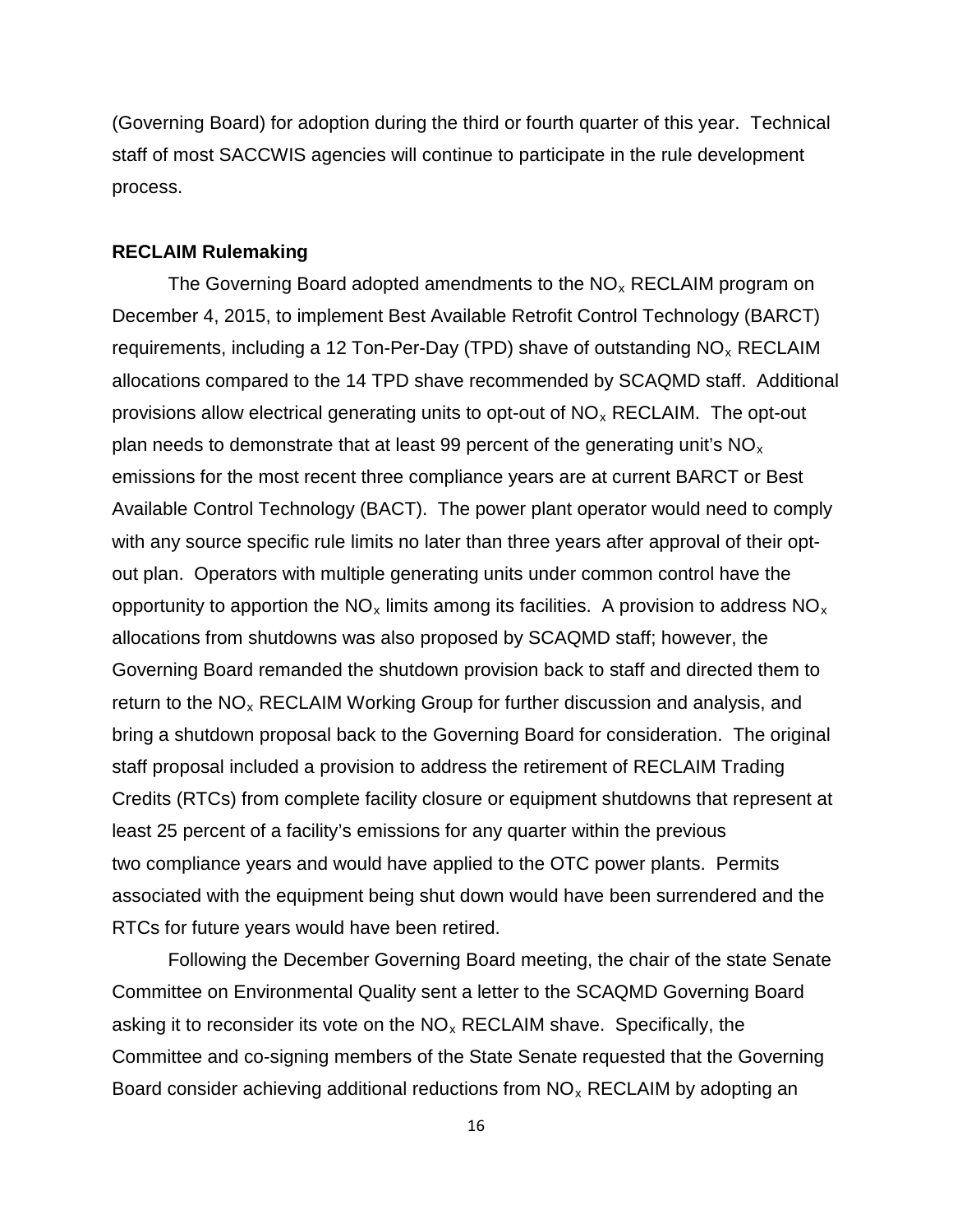additional two TPD shave, bringing the total shave to 14 TPD; adopting a provision that recaptures  $NO_x$  allocations from shutdown facilities; and adopting a schedule for the shave that achieves greater reductions in the earlier years. The Governing Board discussed the request at their meeting on March 4, 2016. The motion to reopen the decision failed.

## **V. REVIEW OF GENERATING FACILITY COMPLIANCE DATES THROUGH 2020**

This section identifies specific issues associated with generating facilities in the ISO's balancing authority area that have compliance dates in the OTC Policy. These facilities include: Encina, Pittsburg, Moss Landing, Ormond Beach, Mandalay, Huntington Beach, Alamitos and Redondo Beach. Specifics for each power plant represent the aspirations of the owners of these facilities, which may not coincide with the regulatory decisions made by the CPUC, ISO and CEC affecting the amount and type or timing of resources to be procured.<sup>[17](#page-16-0)</sup>

#### **Encina**

The Encina facility consists of five steam boiler generating units using oncethrough cooling with an aggregate capacity of 950 MW. In its original April 1, 2011 implementation plan, NRG proposed different approaches for the five units. For Units 1- 3 (an aggregate of 318 MW capacity), NRG proposed repowering with a new flexible combined cycle facility, the Carlsbad Energy Center, consisting of two combined cycle units with an aggregate capacity of 550 MW. In 2013, NRG informed the State Water Board that it still plans to replace Units 1-3 with the Carlsbad Energy Center but no longer intends to pursue Track 2 compliance options and will retire Units 4 and 5 no later than the final compliance date for Encina of December 31, 2017. NRG announced that it will seek to redesign the Carlsbad Energy Center as a set of peaking units, pursuant to an agreement reached among the company, the City of Carlsbad and, SDG&E.

<span id="page-16-0"></span> $17$  For example, in Decison12-04-046, Ordering Paragraph #3, the CPUC has limited the ability of jurisdictional investor owned utilities to enter into contracts with facilities using once -through cooling beyond their compliance dates in the OTC Policy. This decision influences the sequence of steps and therefore the timing of any potential extension of compliance dates under the OTC Policy.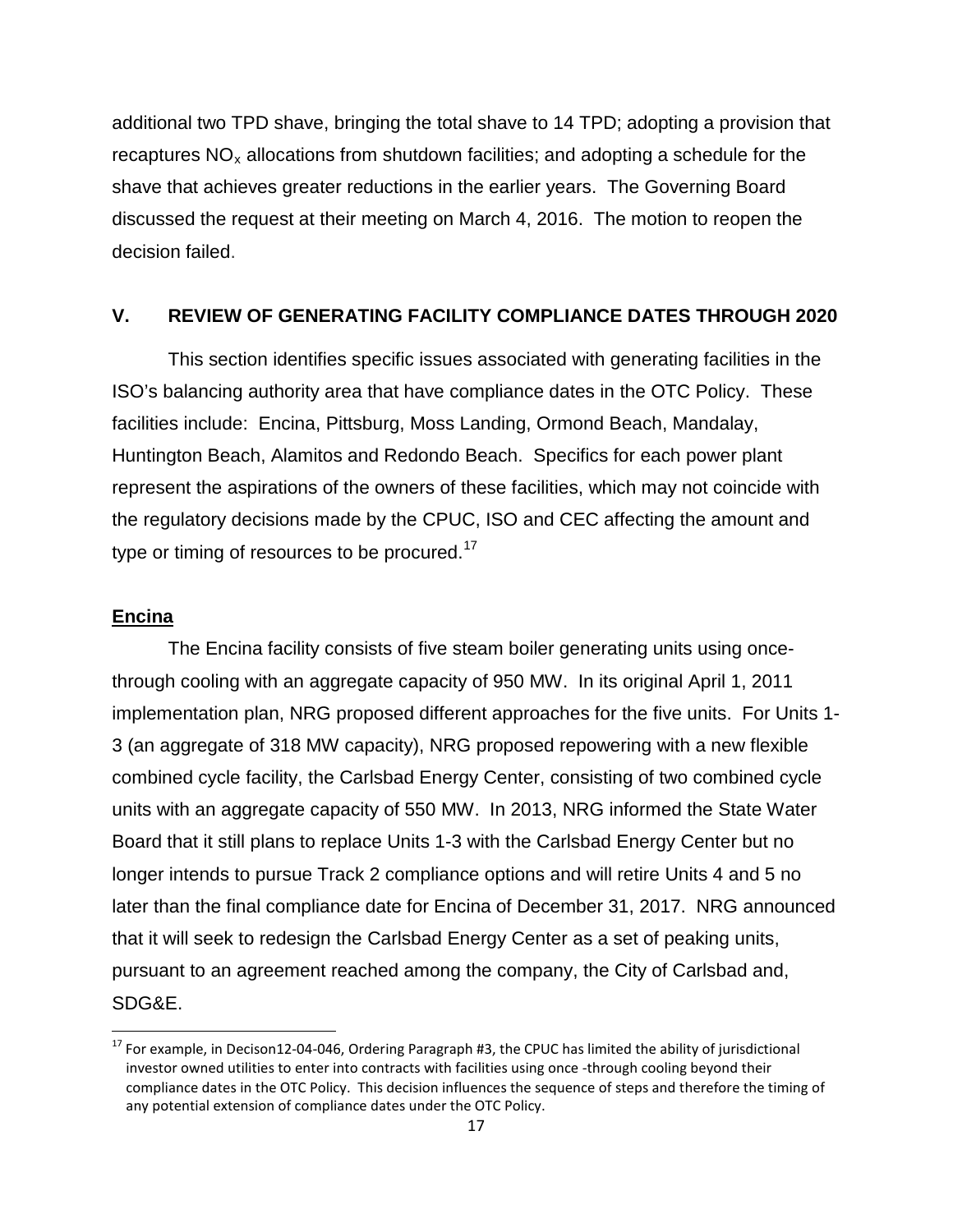NRG submitted a PTA to the CEC on May 2, 2014 to replace all five units plus a small combustion turbine at Encina with a 600 MW SCGT power plant. SDG&E submitted an application to the CPUC for approval of a PPA with NRG, and NRG noted that they do not intend to modify the existing compliance deadline of December 31, 2017 whether or not this application is approved. On May 21, 2015 the CPUC adopted a Decision (D 15-05-051) which would approve 500 MW of the 600 MW originally requested and allocate the remaining 100 MW to preferred resources or energy storage. The Decision ordered SDG&E to file the revised contract within 30 days. Pursuant to this Decision, SDG&E filed an advice letter seeking approval of a Power Purchase Tolling Agreement (PPTA) with Carlsbad in June 2015. That the advice letter was approved by the Commission in July 2015, but 6 intervenors filed Applications for Rehearing with the appellate section. In December of 2015, the Commission reaffirmed their approval of the Carlsbad PPTA. In response to this, petitioners requested that the Court of Appeal overturn the Commission's decision. On February 1, 2016 the Commission responded to this petition. The Court of Appeal will ultimately decide whether the Commission's Decision approving the PPTA was lawfully made. If the Court of Appeal does not grant the writ petition, the CPUC Decision stands. This is expected to be determined by the summer of 2016.

On February 29, 2016, NRG announced via Form 10-K filing to the Securities and Exchange Commission that it does not now expect Carlsbad to be commercially operational until winter 20[18](#page-17-0).<sup>18</sup> This is a delay of several months from the November 1, 2017 date included in the PPA approved by the CPUC. Further delays due to the court appeals, even if overcome by NRG, have the potential for further delays in the date of commercial operation for Carlsbad. If the actual on-line date of the Carlsbad plant is delayed it may result in a request for OTC compliance date delays for one or more units at Encina. This situation will be closely monitored by SACCWIS, and the State Water Board should expect a further report from SACCWIS later this year.

In its most recent transmission studies, the ISO modeled Encina as offline at the end of 2017, which creates a need for new resources to satisfy local reliability

<span id="page-17-0"></span><sup>&</sup>lt;sup>18</sup> NRG Energy, Inc., Form 10-K, p. 98, 2/29/2016, see [http://investors.nrg.com/phoenix.zhtml?c=121544&p=irol-](http://investors.nrg.com/phoenix.zhtml?c=121544&p=irol-SECText&TEXT=aHR0cDovL2FwaS50ZW5rd2l6YXJkLmNvbS9maWxpbmcueG1sP2lwYWdlPTEwNzgwODEyJkRTRVE9MCZTRVE9MCZTUURFU0M9U0VDVElPTl9FTlRJUkUmc3Vic2lkPTU3#s25C0190B88FD603E85CBB2843826F997)[SECText&TEXT=aHR0cDovL2FwaS50ZW5rd2l6YXJkLmNvbS9maWxpbmcueG1sP2lwYWdlPTEwNzgwODEyJkRTRVE](http://investors.nrg.com/phoenix.zhtml?c=121544&p=irol-SECText&TEXT=aHR0cDovL2FwaS50ZW5rd2l6YXJkLmNvbS9maWxpbmcueG1sP2lwYWdlPTEwNzgwODEyJkRTRVE9MCZTRVE9MCZTUURFU0M9U0VDVElPTl9FTlRJUkUmc3Vic2lkPTU3#s25C0190B88FD603E85CBB2843826F997) [9MCZTRVE9MCZTUURFU0M9U0VDVElPTl9FTlRJUkUmc3Vic2lkPTU3#s25C0190B88FD603E85CBB2843826F997](http://investors.nrg.com/phoenix.zhtml?c=121544&p=irol-SECText&TEXT=aHR0cDovL2FwaS50ZW5rd2l6YXJkLmNvbS9maWxpbmcueG1sP2lwYWdlPTEwNzgwODEyJkRTRVE9MCZTRVE9MCZTUURFU0M9U0VDVElPTl9FTlRJUkUmc3Vic2lkPTU3#s25C0190B88FD603E85CBB2843826F997)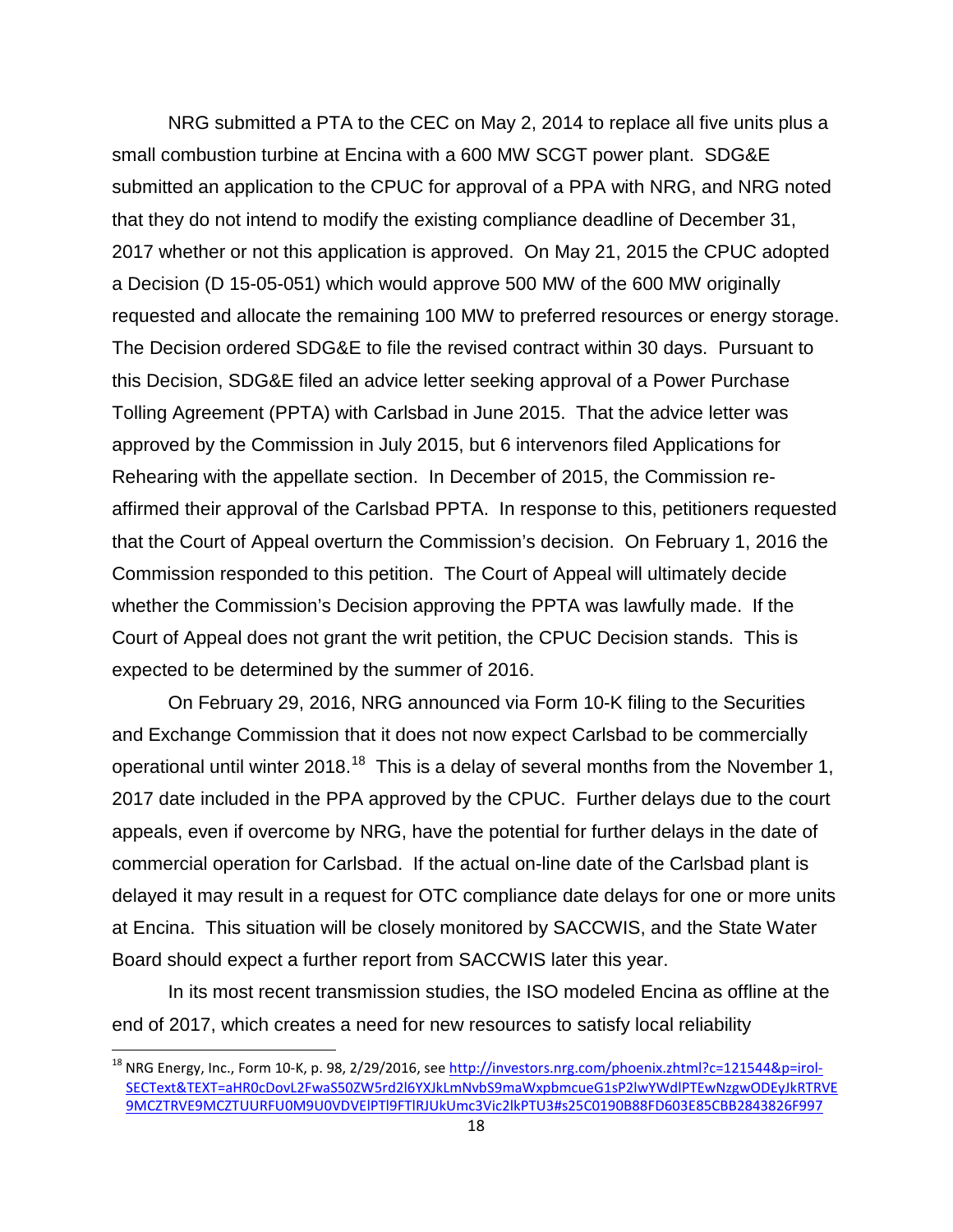requirements. In response to CPUC authorizations, the ISO has performed its studies with modeling the proposed Carlsbad power plant and other resources identified by SDG&E, starting with year 2018. Since the CPUC approval of the PPA for Carlsbad Energy Center per Decision D.15-05-051, the ISO has performed Local Capacity Requirement (LCR) analyses with the updated CPUC-approved capacity of 500 MW for the project starting in summer 2018. This Decision also authorized 100 MW for preferred resources and energy storage in lieu of the 100 MW of conventional resources. Under the circumstances of NRG's announced delay for Carlsbad, the ISO will be conducting sensitivity studies in summer 2018 to determine if some Encina capacity must be online to satisfy local reliability requirements. At this time SACCWIS does not recommend a change in compliance dates for the units at the Encina facility.

#### **Pittsburg**

Both NRG's Pittsburg Units 5 and 6 use once-through cooling and are 312 MW and 317 MW steam boilers, respectively. Pittsburg Unit 7 is a 682 MW steam boiler unit that has water-cooled cooling towers. Unit 7 is interconnected to Units 5 and 6 and cannot operate independently of them. To start Pittsburg Unit 7, NRG must start either Unit 5 or 6 first. The final compliance date for Pittsburg under the OTC Policy is December 31, 2017. In response to the State Water Board letter on February 12, 2016 regarding most current information on the implementation update for Pittsburg Generation Station (PGS), NRG continued to affirm its proposed plan to sever the existing cooling towers from Unit 7, connect them to Units 5 and 6 to achieve Track 1 compliance, and then retire Unit 7. This sequence of steps would eliminate oncethrough cooling at Units 5 and 6 but also would result in the loss of capacity from Unit 7. To finance and construct this new configuration, NRG asserts it needs a multi-year contract from a load serving entity, in advance of December 31, 2017. While NRG has had discussion with PG&E regarding a potential contract that would enable the retrofitting project to go forward, no contract is in place at this time. In a settlement agreement between NRG and the State Water Board, dated October 9, 2014, the State Water Board approved NRG's April 1, 2011 implementation plan to use Track 1. The

19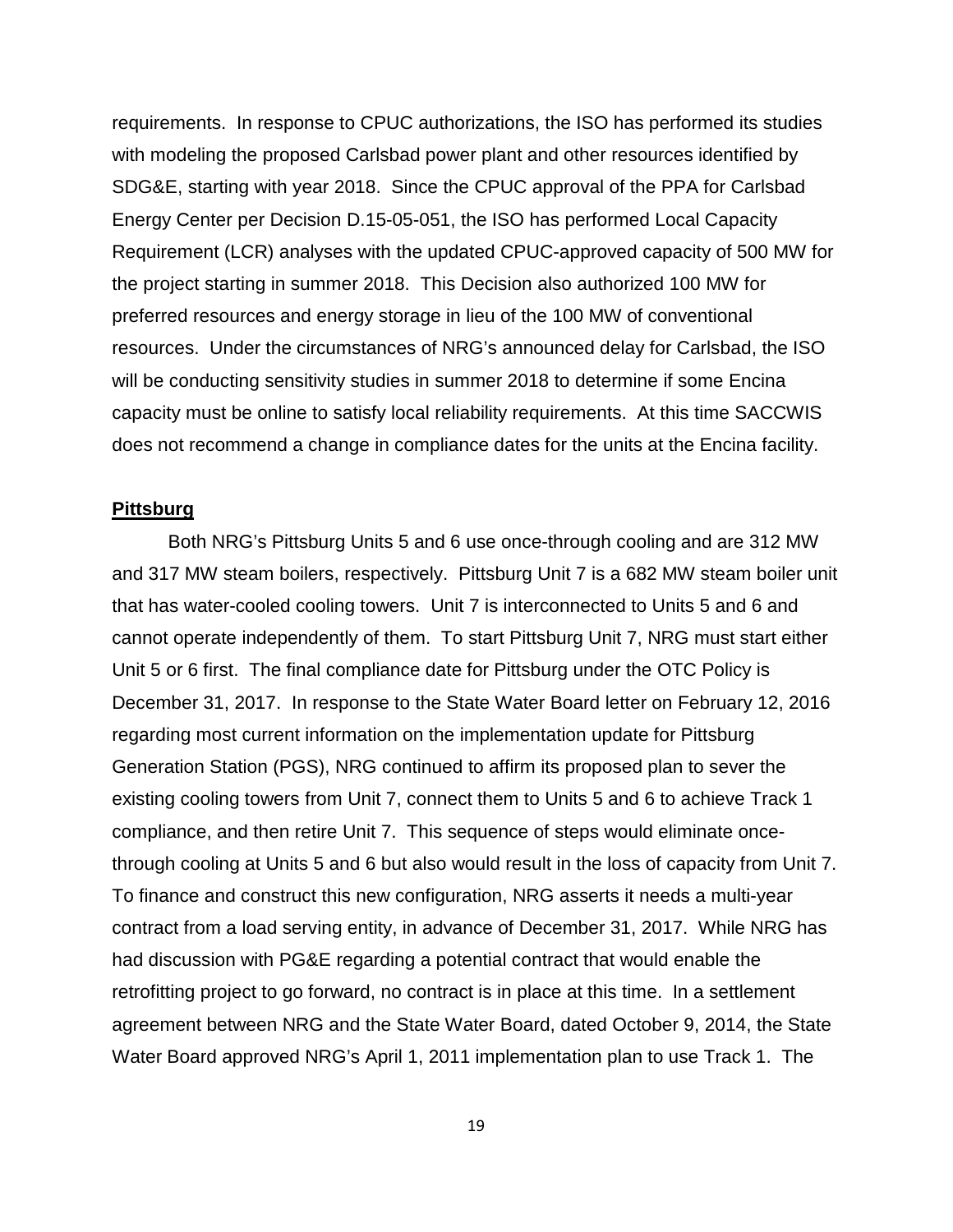settlement agreement reiterates NRG's need for a PPA to enable the conversion project. Lack of a contract could lead NRG to permanently retire the facility.

The ISO's 2015-2019 local capacity study showed that the Pittsburg subarea requirements drop to zero once four transmission system upgrades become operational.<sup>[19](#page-19-0)</sup> SACCWIS understands that three of these four upgrades will be completed in time to ensure reliability should the Pittsburg units retire on the OTC Policy compliance date.

On April 6, 2015, PG&E filed an advice letter for approval to reconductor approximately 40 miles of a 230-kV transmission line.<sup>[20](#page-19-1)</sup> On February 19, 2016, the CPUC rejected this advice letter without prejudice on multiple grounds.

SACCWIS will continue to monitor the circumstances affecting the reliability of the Pittsburg sub-area, in particular results from additional ISO modeling. SACCWIS does not recommend a change in compliance dates for the units at the Pittsburg facility.

## **Moss Landing**

Dynegy's Moss Landing facility consists of two types of units – older steam boiler units and new combined cycle units. Units 6 and 7 are steam boilers with a capacity of roughly 750 MW each for a total of 1510 MW. Power blocks 1 and 2 refer to two combined cycle facilities; each 510 MW power block consists of two combustion turbines and a heat recovery steam generator. The final compliance date for Moss Landing under the original OTC Policy is December 31, 2017. In a signed settlement agreement, October 9, 2014, between Dynegy and the State Water Board, it was determined that the OTC compliance date will extend to December 31, 2020 for Units 1 and 2 and Units 6 and 7. The OTC amendment was approved by the State Water Board on April 7, 2015 (Resolution No. 2015-0018).

<span id="page-19-0"></span> $19$  The ISO's 2015-2019 local capacity study final results released March 3, 2014 show that the Pittsburg subarea requirements drop to zero with the completion of the Moraga #2 230/115 kV transformer replacement (inservice 2016) Tesla-Pittsburg 230 kV lines reconductoring (in-service 2015) , Contra Costa-Moraga 230 kV reconductoring (in-service 2016), and the Vaca Dixon – Lakeville 230 kV reconductoring project (in-service 2018).

<span id="page-19-1"></span> $20$  The Vaca Dixon – Lakeville 230 kV reconductoring project.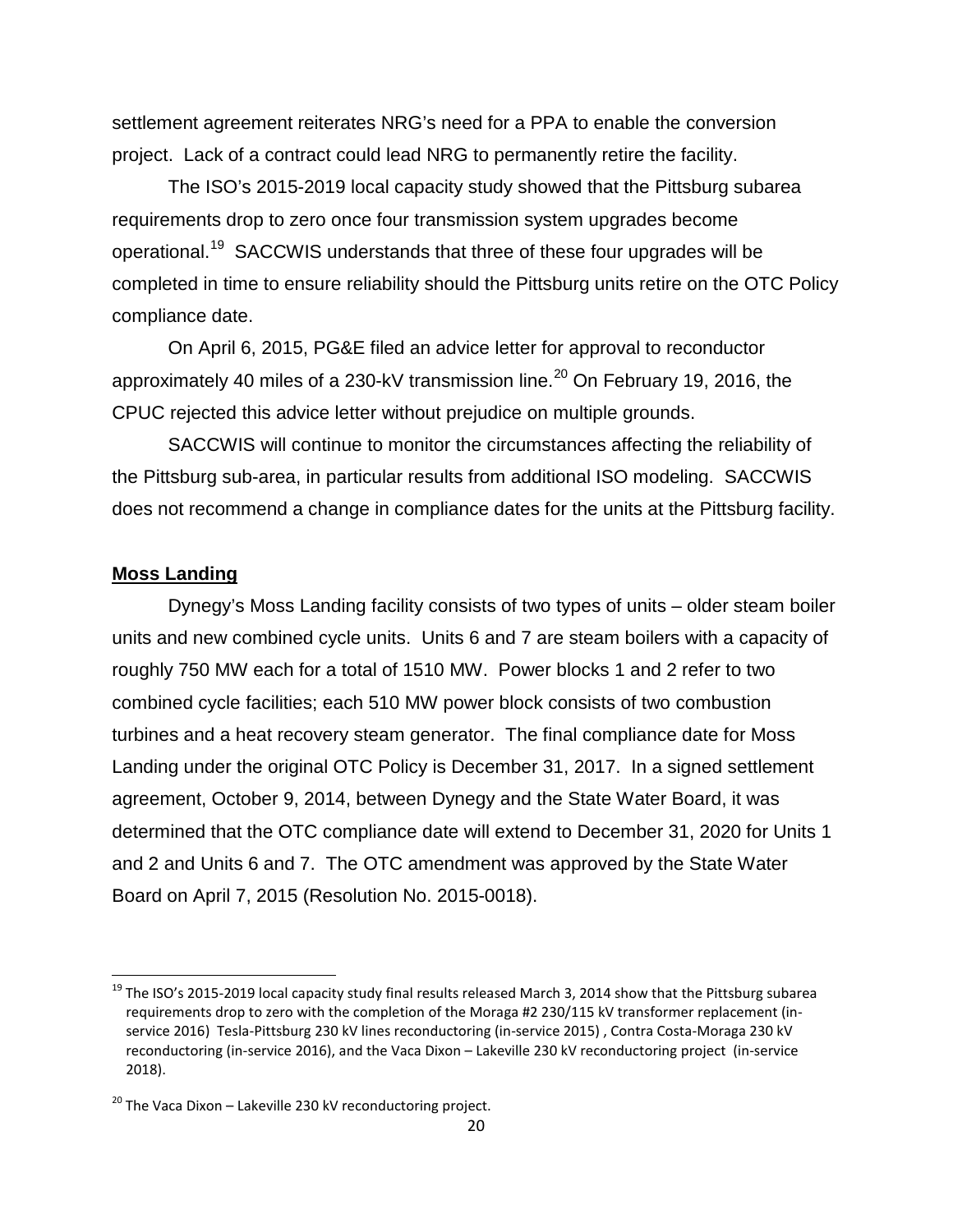In its November 25, 2013 letter to the State Water Board, Dynegy stated its intent to implement Track 2 for Units 1 and 2 as well as Units 6 and 7. In its November 2014 updated implementation plan, Dynegy stated its intent to implement Track 2 for Units 1 and 2 and identified its plans to achieve Track 2 compliance through prior flow reduction credits, use of operational controls, and installation of technology controls. Dynegy also stated its intent to implement Track 2 for Units 6 and 7 by December 31, 2020 or cease operation until compliance is achieved. In 2013, Dynegy announced it had secured a contract for the next three years for the output from Units 6 and 7. In the 2015-2016 transmission planning process, the ISO identified a potential need of power blocks 1 and 2 (dispatched at derated capacity) to mitigate future loading concerns on 230kV lines from the Moss Landing Substation under overlapping contingency conditions. $^{13}$ 

SACCWIS understands that the State Water Board compliance date extension to 2020 will allow Dynegy to pursue Track 2 compliance for its Moss Landing units. Dynegy Moss Landing began entrainment sampling on March 22, 2015, in accordance with its Impingement Mortality and Entrainment Monitoring Plan. Dynegy Moss Landing also reduced flow during the spring of 2015 by taking planned maintenance outages of twenty days in April at Unit 2 and nine days in May at Unit 1. In preparation for meeting the Settlement Agreement's December 31, 2016 deadline to install variable speed drive controls on the water pumps for Units 1 and 2, Dynegy Moss Landing issued a purchase order for these controls in January of 2016. These devices are expected to be delivered in July 2016 with work anticipated to begin by August, 2016 depending on completion of Monterey County permit approval process. SACCWIS does not recommend a change in compliance dates for the units at the Moss Landing facility.

#### **Ormond Beach**

NRG's Ormond Beach Generating Station consists of two steam boiler units using once- through cooling with a combined capacity of 1486 MW. The final compliance date for the Ormond Beach facility under the OTC Policy is December 31, 2020. In a settlement agreement, October 9, 2014, between the State Water Board and NRG, Track 1 has been determined to be infeasible for Ormond Beach Generating Station. In its implementation plan update of February 12, 2016, to the State Water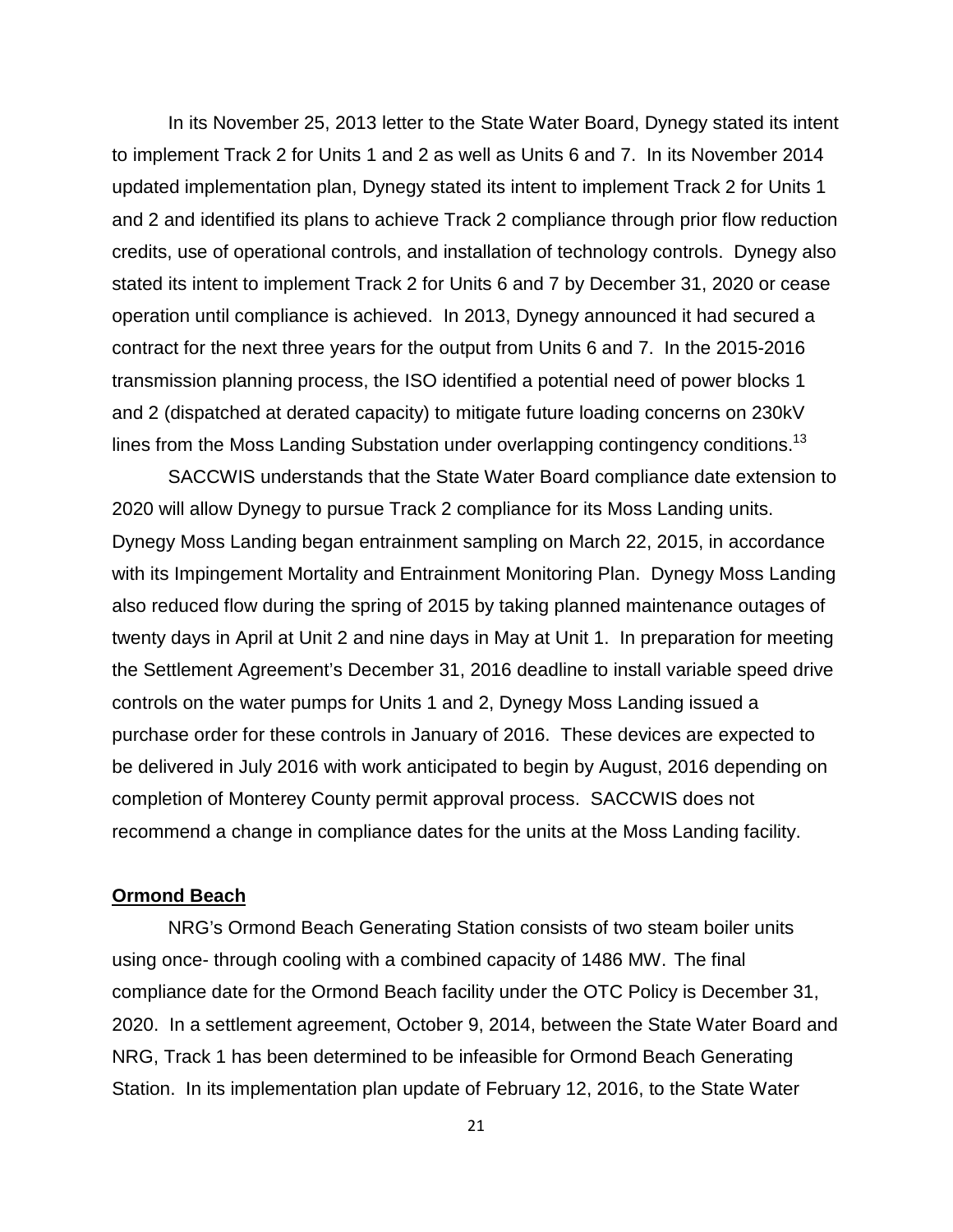Board, NRG stated its intent to comply with the OTC Policy by December 31, 2020, using Track 2 compliance. NRG submitted an Impingement and Entrainment Sampling Plan to the State Water Board on December 15, 2014. The 36-month entrainment sampling study is planned during 2016-2018 to establish Best Technology Available to achieve compliance with Track 2 requirements. The ISO plans to continue to model Ormond Beach as offline after 2020 in its transmission planning studies and will continue to provide the results of those studies to SACCWIS. At this time, SACCWIS does not recommend a change in compliance dates for the Ormond Beach facility.

## **Mandalay**

NRG's Mandalay Generating Station consists of 3 units. Units 1 and 2 use oncethrough cooling and have a capacity of 215 MW each. Unit 3 is a peaking combustion turbine with an air quality permit allowing only a very limited number of operating hours each year due to lack of emission controls. The final compliance date for the Mandalay facility under the OTC Policy is December 31, 2020. The settlement agreement dated October 9, 2014, between the State Water Board and NRG, reflects that Track 1 compliance is not feasible for the Mandalay Generating Station.<sup>[21](#page-21-0)</sup> Compliance can be achieved either through retiring the OTC units and pursuing a replacement project or pursuing Track 2. NRG is pursuing a replacement project, the 262 MW simple cycle generating facility known as the Puente Power Project, at the Mandalay site to comply with the OTC Policy by December 31, 2020.

NRG filed an AFC with the CEC on April 15, 2015, and an Authority to Construct/Determination of Compliance application with the VCAPCD on March 19, 2015. VCAPCD expects to issue the Preliminary Determination of Compliance by the end of April 2016. Based on this schedule, the CEC expects to issue its PSA by late May 2016, followed by VCAPCD's Final Determination of Compliance by late June 2016, and CEC's Final Staff Assessment by mid-August 2016. VCAPCD is not delegated by U.S. EPA to issue federal Prevention of Significant

<span id="page-21-0"></span><sup>&</sup>lt;sup>21</sup> The definition of not feasible in Section 5 of the OTC Policy is "cannot be accomplished because of space constraints or the inability to obtain necessary permits due to public safety considerations, unacceptable environmental impacts, local ordinances, regulations, etc. Cost is not a factor to be considered when determining feasibility under Track 1".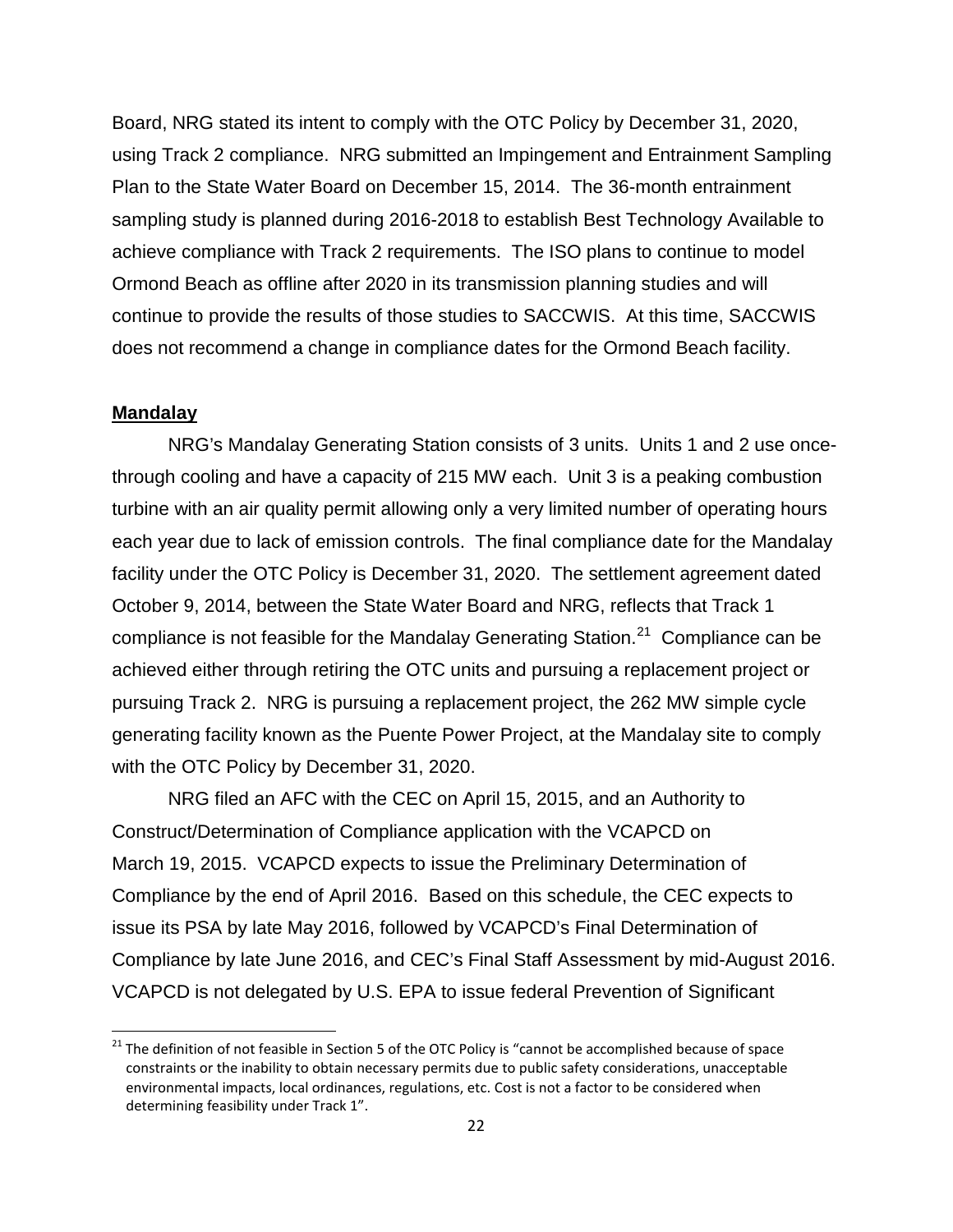Deterioration (PSD) permits. NRG has indicated the project does not require a PSD permit<sup>[22](#page-22-0)</sup> and has stated they control the necessary offsets to mitigate the project's net  $NO<sub>x</sub>$  emission increases.

The CPUC authorized procurement of between 215 MW and up to 290 MW in the Moorpark sub-area of the Big Creek/Ventura local reliability area where Mandalay is located, and NRG Energy Center Oxnard LLC was selected by SCE as one of the successful bidders for gas-fired generation in the Moorpark sub-area. SCE's Application to the CPUC for Approval of its 2013 LCR Request for Offers (A.1411016) includes the Puente Power Project with a COD of June 1, 2020. Both the Proposed Decision and Alternate Proposed Decision by Commissioner Florio, issued January 11, 2016, stay a decision until the CEC completes its review of the Puente Power Project. An Alternate Proposed Decision by Commissioner Peterman, issued February 12, 2016, would approve the Puente Power Project contract. The CPUC decision on the proposed contract is spring 2016.

In a February 12, 2016 update to its implementation plan to the State Water Board, NRG confirmed its intent to achieve Track 1 compliance and replace Units 1 and 2 with the Puente Power Project. NRG stated that a delay in CPUC approval, or a rejection of the contract, would impact the project's commercial operation date.

The City of Oxnard has expressed concerns about the proposed Puente Power Project and has proposed modifying several local ordinances to limit allowable uses of the site and surrounding area. The City expects to review and possibly act on the proposed modifications by mid-2016. It has also identified nearby locations that may provide suitable alternatives sites for the expected power production facilities. The City has also identified significant concerns about the expected effects of sea level rise and coastal erosion at the site. All these concerns are being incorporated as part of the AFC review.

A potential project, located in the Moorpark sub-area but outside the coastal zone, is currently in review at CEC. Calpine's Mission Rock Energy Center (MREC) will be a nominal 275 MW natural gas-fired peaking power plant, including a 25-MW battery

<span id="page-22-0"></span><sup>&</sup>lt;sup>22</sup> Official confirmation of concurrence on PSD applicability by U.S. EPA is expected to occur during the public notice comment period that commences upon issuance of the Preliminary Determination of Compliance.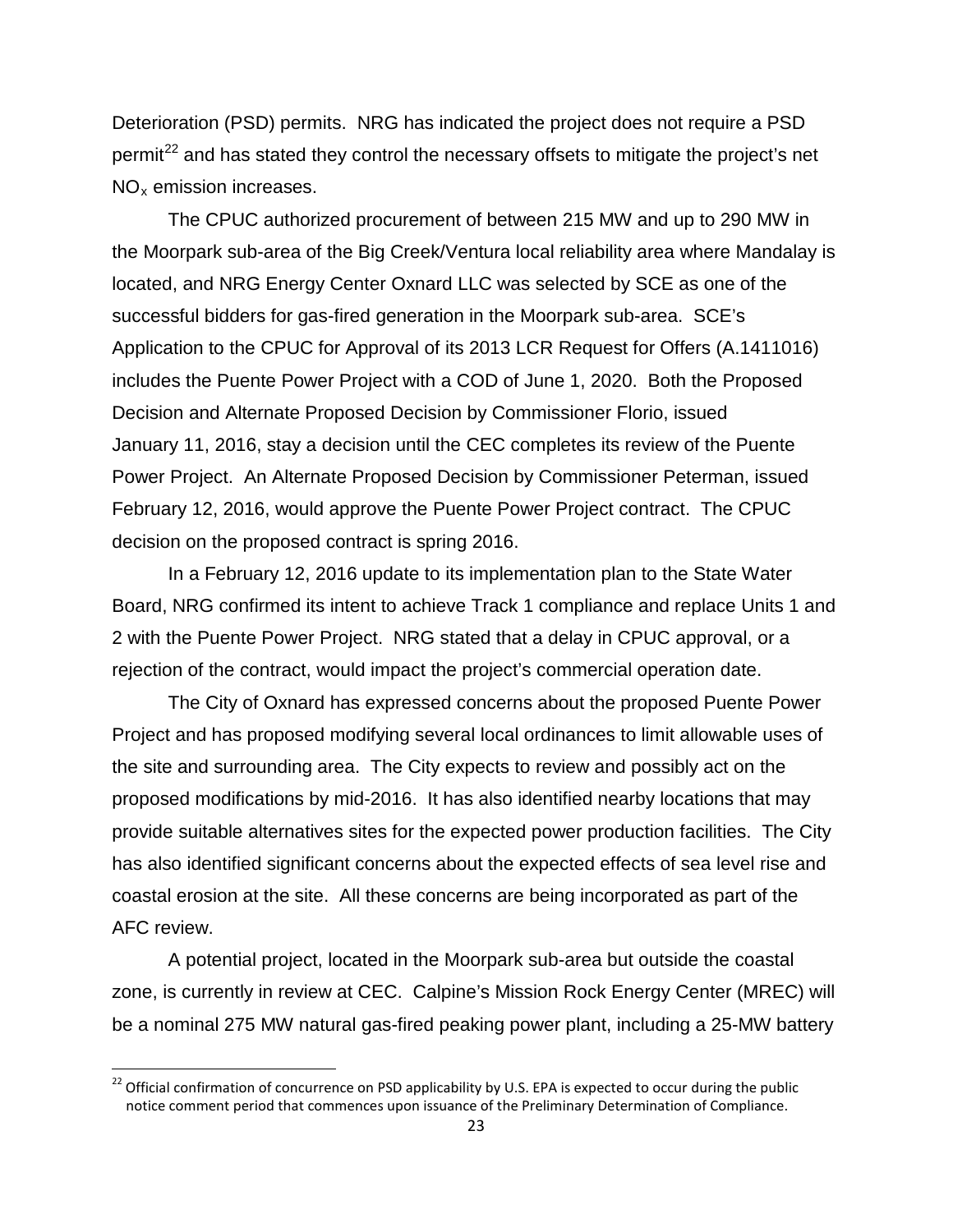energy storage system. Calpine filed the AFC with CEC on December 31, 2015. On January 29, 2016, CEC staff identified the AFC as deficient and outlined the information needed to fulfill data adequacy requirements. Similarly, the VCAPCD deemed the project's Authority to Construct/Determination of Compliance application incomplete on February 24, 2016. The project is on a 12-month AFC schedule and Calpine is assuming commercial operation by September 2020.

Given the Track 1 procurement activities to date, the ISO has modeled the 262 MW NRG project to replace Mandalay Units 1 and 2, as well as 12.5 MW of preferred resources in its recent 2015-2016 transmission planning studies.<sup>14</sup> The study results for the long-term (until 2025) LCR need for the Moorpark sub-area indicated that SCE-selected procurement would mitigate the identified local resource deficiency for the Moorpark sub-area.<sup>[23](#page-23-0)</sup> SACCWIS will continue to monitor the circumstances affecting the Mandalay compliance date. At this time, SACCWIS does not recommend a change in compliance dates for the Mandalay facility.

#### **Huntington Beach**

AES' Huntington Beach Generating Station (HBGS) consists of four units. Units 3 and 4 retired on October 31, 2012 and were converted to synchronous condensers to provide voltage support in 2013. Units 1 and 2 use once-through cooling and each has a capacity of 226 MW. As shown in Table 2, Huntington Beach Units 1-2 are operating at a substantially higher level than most OTC facilities. The final compliance date for the Huntington Beach facility under the OTC Policy is December 31, 2020.

There are several sources of information about future plans for Huntington Beach power generating facility: (1) approval of a PPA between AES and SCE by the CPUC, (2) discussions between AES and the CEC preparatory to AES submitting a permit amendment, and (3) formal responses by AES to State Water Board regarding its OTC implementation plans. The nature of repowering projects, their schedules, and perceived need to continue to operate existing facilities at the Huntington Beach site to assure local reliability differ among these alternative sources.

<span id="page-23-0"></span> <sup>23</sup> <http://www.caiso.com/Documents/AppendixD-Draft2015-2016TransmissionPlan.pdf>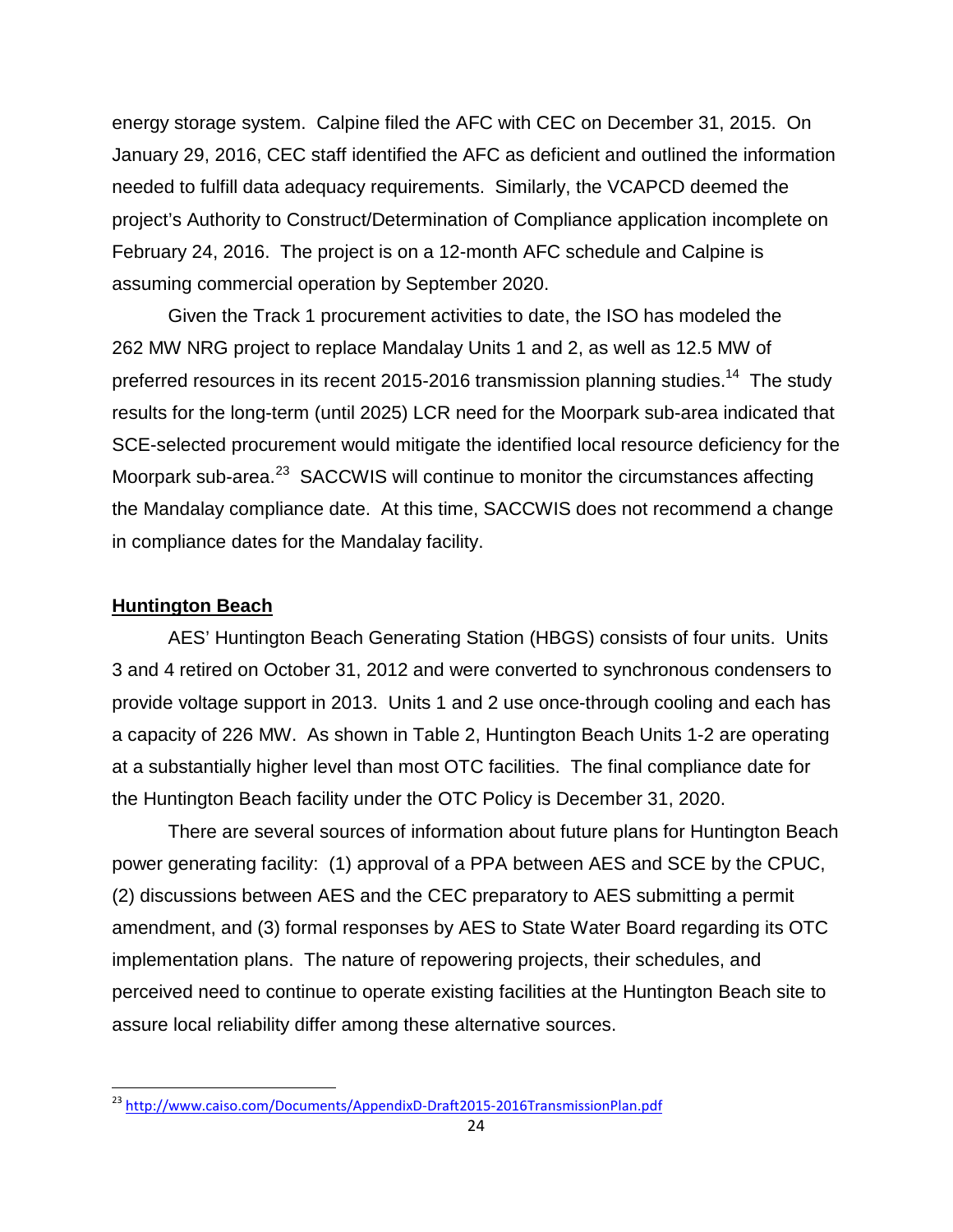In its implementation plan update dated February 12, 2016, to the State Water Board AES confirmed its intent to use the OTC Policy's Track 1 compliance alternative for Units 1 and 2 through a repowering project that impacts both its Huntington Beach and Redondo Beach facilities. On October 29, 2014, CEC approved the AFC for a 939 MW electrical generating facility consisting of two independently operated 3-on-1 combined-cycle gas turbine power blocks to replace Units 1 and 2. On September 14, 2015, the applicant submitted a permit amendment for an 844 MW power plant, comprised of Phase 1, a 644 MW CCGT and Phase 2, 200 MW SCGT.

In its updated implementation plan AES estimates it will retire Huntington Beach Unit 1 by December 31, 2019 and Redondo Beach Unit 7 by October 1, 2019 to meet SCAQMD offset requirements and enable the commissioning of the new replacement generating facility of 644 MW CCGT plant, expected to begin commercial operation by March 1, 2020. This replacement generating facility was selected by SCE in its local capacity resource portfolio related to the LTPP Tracks 1 and 4 at the CPUC. In the updated implementation plan, AES estimates that it will retire Unit 2 by December 31, 2020, to meet the State Water Board's OTC implementation date and to provide offsets for the 200 MW peakers. In September 2015, AES submitted a request to amend its CEC license for the new Huntington Beach Energy Project for a change in the generating technology and size of the project to be developed at AES' Huntington Beach. The proposed amendment would allow a new 644 MW CCGT in place of the 470 MW power block 1 and 200 MW of open cycle gas turbine peakers in place of power block 2. AES expects commercial operation of power block 1 to being during the first or second quarter of 2020 and commercial operation of power block 2 starting in the first quarter of 2024. AES proposes in its PTA demolition of the synchronous condensers (Units 3 and 4) beginning in May 2020.

The ISO will be evaluating whether the Huntington Beach synchronous condensers are needed beyond their contractual expiration dates as part of the ISO 2016-2017 Transmission Planning Process and the 2017 LCR assessment.<sup>24</sup> The Reliability Must Run contract for synchronous condenser Unit 3 expires at the end of 2016, whereas the contract for Unit 4 expires at the end of 2017. Previous ISO studies

<span id="page-24-0"></span><sup>&</sup>lt;sup>24</sup> The 2017 LCR assessment is currently performed as part the 2016-2017 Transmission Planning Process.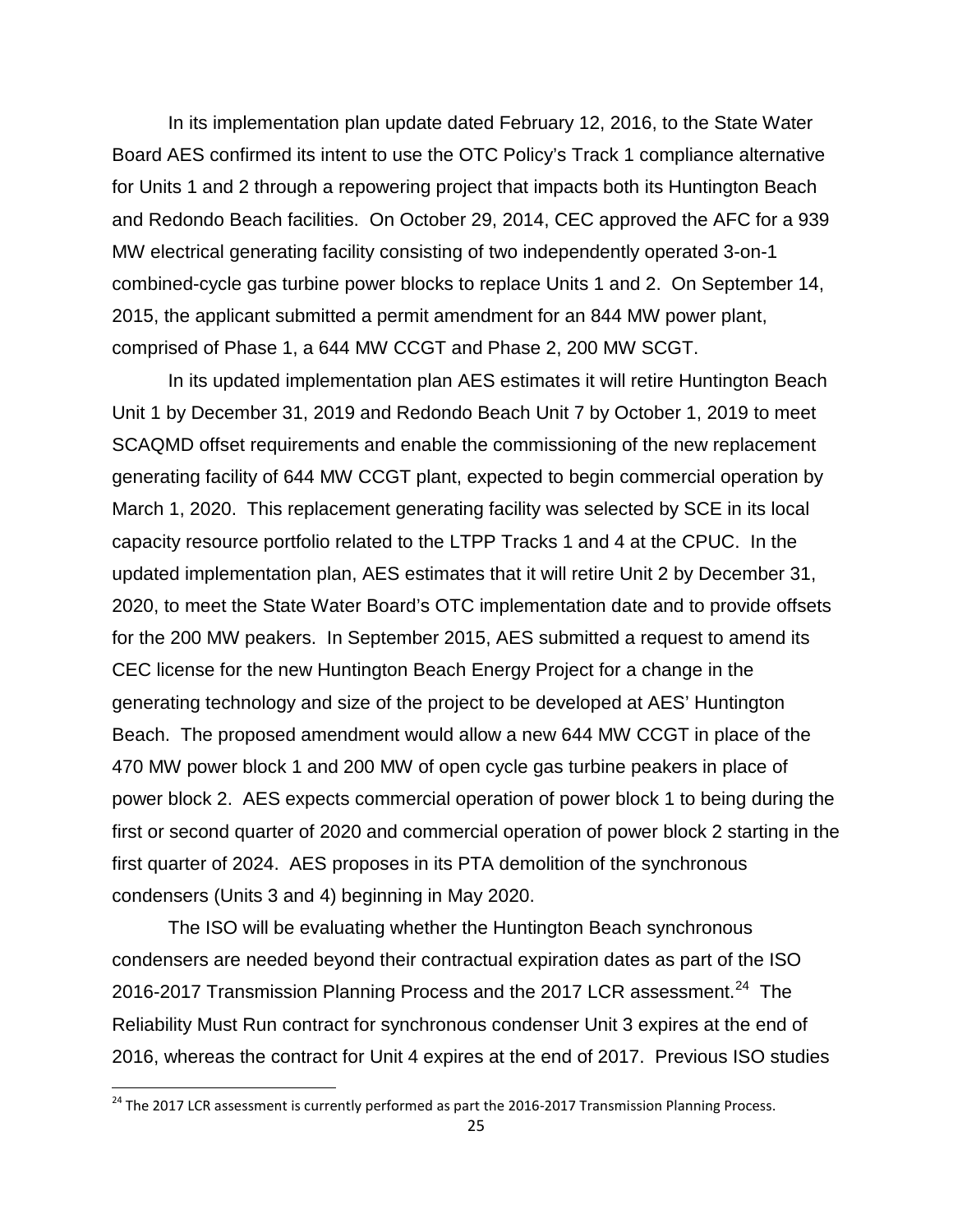indicated that the Huntington Beach synchronous condensers at Units 3 and 4 cannot be retired until at least three critical transmission projects are placed in-service: Talega synchronous condensers (in-service August 7, 2015), San Luis Rey synchronous condensers (in-service date June 30, 2017), and the Imperial Valley phase shifting transformers (in-service date June 01, 2017). In addition, the new Carlsbad Energy Center Project, a replacement project for the existing Encina power plant, or electrically equivalent resource with equal capacity, would need to be in service prior to the retirement of Huntington Beach synchronous condensers. In its 2015-2016 transmission planning studies, the ISO modeled the proposed 644 MW Huntington Beach repowering to replace Huntington Beach facility after 2020. SACCWIS will continue to monitor the circumstances affecting the Huntington Beach compliance date. At this time, however, SACCWIS does not recommend a change in compliance date for the Huntington Beach facility, but its role in maintaining reliability in the LA Basin requires that repowering activities be closely watched.

#### **Alamitos**

AES' Alamitos Generating Station consists of six units using once-through cooling. Total capacity of these units is approximately 2000 MW. The final compliance date for the Alamitos facility under the OTC Policy is December 31, 2020. In a February 12, 2016, update to their implementation plan, AES reaffirmed its intent to repower the Alamitos facility in order to comply with Track 1 of the OTC Policy and to shut down and to permanently retire all generating units at Alamitos that utilize OTC per the compliance dates included in the OTC policy.

On December 27, 2013, AES filed an AFC with the CEC to repower the facility with four 3-on-1 combined-cycle gas turbine power blocks with a net generating capacity of 1,936 MW. As mentioned in Section III, on November 5, 2014, AES was awarded a PPA with SCE for the Alamitos Energy Center, with different equipment, configuration, and smaller capacity (640 MW) than the information submitted in the AFC to CEC. On October 26, 2015, the applicant submitted a SAFC, replacing the prior application, for a 1,040 MW power plant, comprised of Phase 1 - 640 MW CCGT and Phase 2 - 400 MW SCGT. The SAFC indicates that Units 1, 2, and 5 will be retired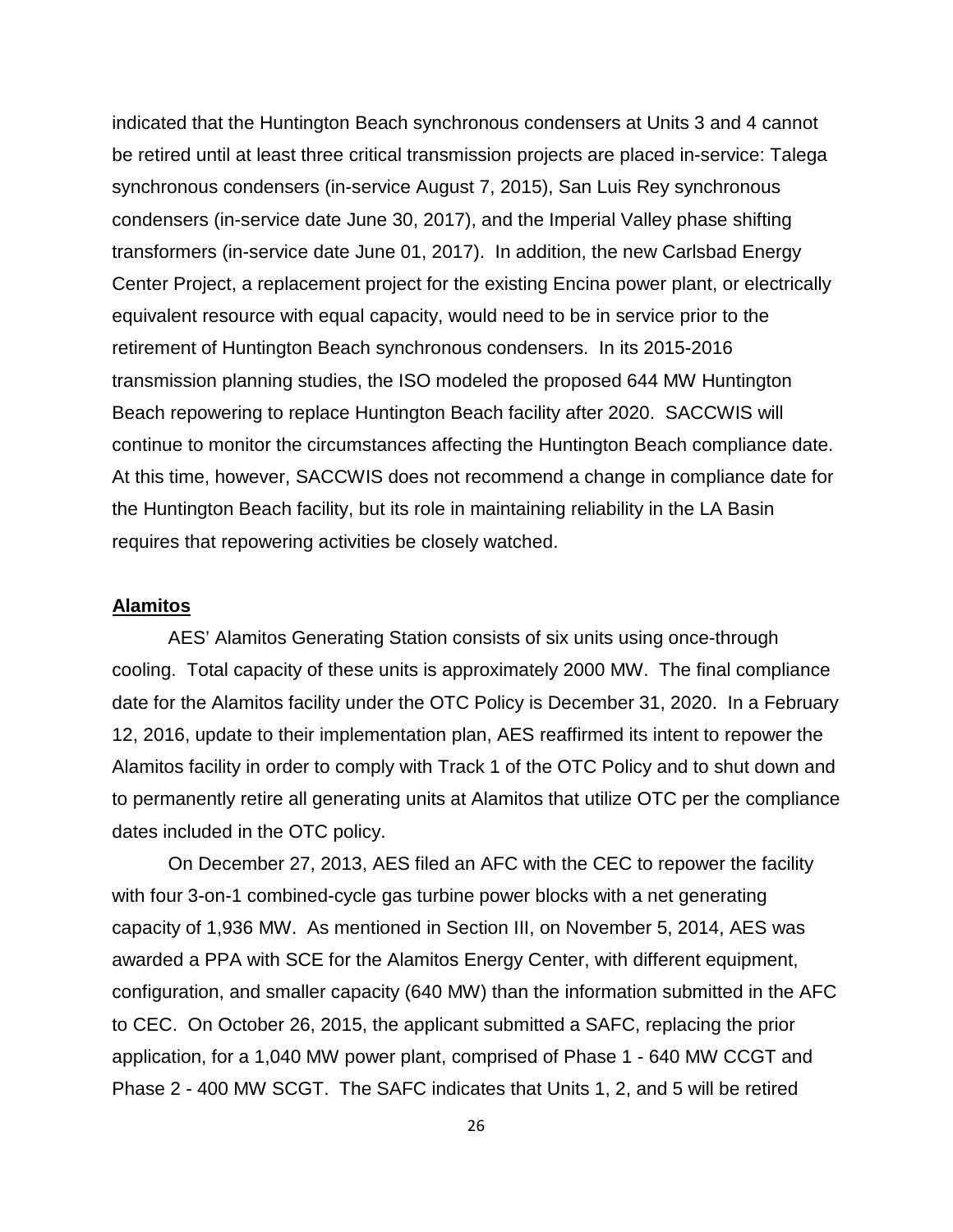after the AEC CCGT commences operation and that Units 3, 4, and 6 will likely operate through at least December 31, 2020. The SAFC also states that the City of Long Beach and Project Owner have entered into a MOU for the demolition of the existing units.

The 640 MW of CCGT and 100 MW of energy storage was awarded to AES in a recent SCE Requirement Request For Offer while AES is pursuing approvals for the additional 200 MW of storage and 400 MW of gas peakers.

The existing Alamitos units are contracted and expected to remain operational through May 31, 2018 and will be retired on an individual basis. This will take place if it is no longer economic to operate and sell into the spot market, the unit needs to be decommissioned to allow for a new replacement, or the unit reaches its OTC compliance date. AES plans to shut down Units 1, 2, and 5 on December 31, 2019 to provide emission offsets for the new 640 MW CCGT, which has a commercial operation date of April 1, 2020. Units 3, 4, and 6 are anticipated to comply with the OTC policy by December 31, 2020.

In its 2015-2016 transmission planning studies, the ISO modeled the proposed 640 MW Alamitos Energy Center to replace Alamitos after 2020. The ISO recently published draft results of the LCR studies as part of its 2015-2016 Transmission Planning Process. The study results for 2021 show that in the event one of the planned transmission projects, Mesa Loop-in, is delayed beyond summer 2021, a resource deficiency occurs, and a temporary extension of Redondo Beach or Alamitos beyond the December 31, 2020 compliance date could be a potential mitigation option. SACCWIS will continue to monitor the circumstances affecting the Alamitos compliance date. At this time, SACCWIS does not recommend a change in compliance date for the Alamitos facility, but its role in maintaining reliability in the LA Basin requires that repowering activities be closely watched.

## **Redondo Beach**

AES' Redondo Beach Generating Station consists of four units using oncethrough cooling. Total capacity of these units is approximately 1300 MW. The final compliance date for the Redondo Beach facility under the OTC Policy is December 31, 2020. In 2013, AES proposed to repower the Redondo Beach facility in order to comply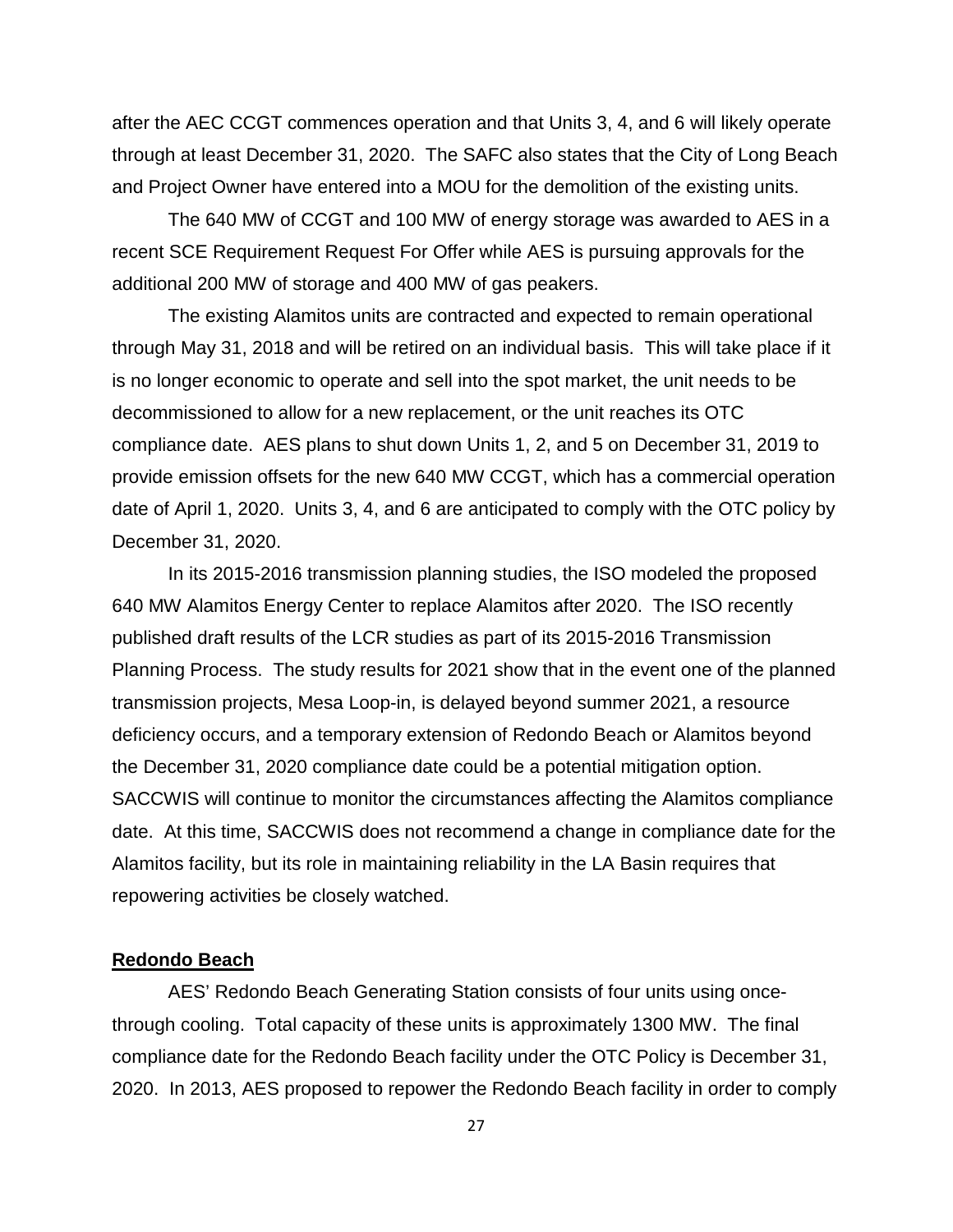with the OTC Policy. The proposed repowering project is a natural-gas fired, combinedcycle, air-cooled electrical generating facility with a net generating capacity of 496 MW. As previously mentioned in Section III, AES' AFC at the CEC is suspended. AES proposed alternative land use of the site, the CEC suspended the application on September 2, 2014, and a ballot initiative with the City of Redondo Beach occurred on March 3, 2015. The voters of the City of Redondo Beach rejected the ballot initiative, resulting in AES resuming permitting efforts to repower the facility. On November 6, 2015 AES and the City filed a petition with the CEC requesting that the AFC proceeding be suspended until August 1, 2016. On November 25, 2015, the CEC suspended the proceedings, but stated that the suspension will remain in place until the Applicant or other party makes a motion to reopen the proceeding and the Committee grants the requested reopening. In early 2016, AES placed the power plant and its 51-acre site on the commercial real estate market. In its implementation plan update of February 12, 2016, AES confirmed the OTC Policy compliance timeline for its units. Unit 7 is scheduled to shut down October 1, 2019 in advance of the OTC Policy compliance date to accommodate the provision of SCAQMD Rule 1304(a)(2) for offset exemptions for the new Huntington Beach CCGT, while Units 5, 6, and 8 are scheduled to shutdown December 31, 2020 on the OTC Policy compliance date. In addition, AES states that given future uncertainty, AES' Redondo Beach may look at alternatives that would allow AES to comply with the OTC policy while continuing operation of the existing units.

AES has not yet obtained a contract that would support repowering its Redondo Beach units. Given the Track 1 and Track 4 LTPP activities to date, the ISO modeled Redondo Beach offline after 2020 in its transmission planning studies. The ISO recently published draft results of the LCR studies as part of its 2015-2016 Transmission Planning Process. The study results for 2021 show that in the event one of the planned transmission projects, Mesa Loop-in, is delayed beyond summer 2021, a resource deficiency occurs, and a temporary extension of Redondo Beach or Alamitos beyond the December 31, 2020 compliance date could be a potential mitigation option. SACCWIS will continue to monitor the circumstances affecting the Redondo Beach compliance date. At this time, SACCWIS does not recommend a change in compliance date for the Redondo Beach facility.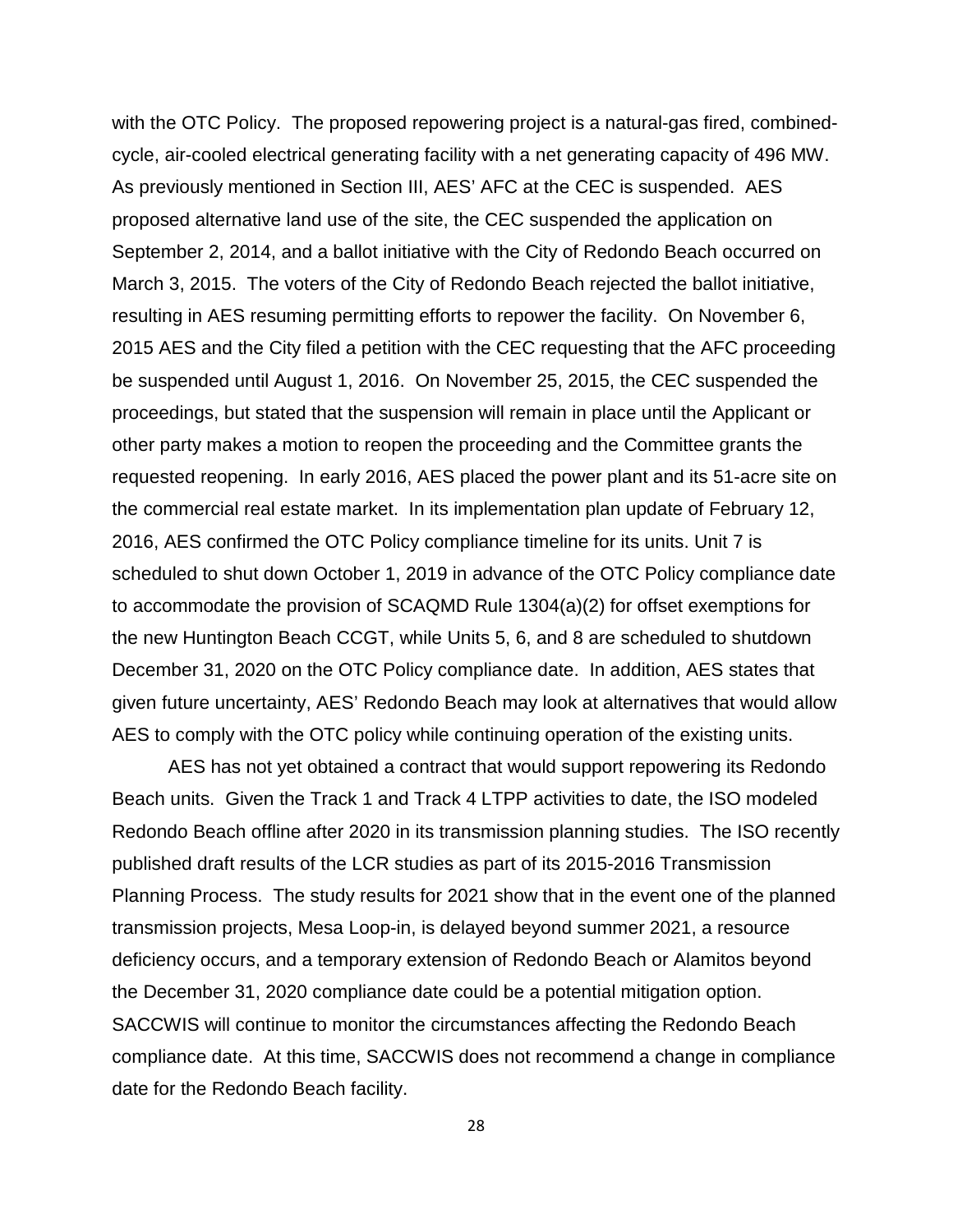# **VI. Conclusion**

SACCWIS members continue to assess the reliability impacts to the electric grid in connection with implementation of the OTC Policy. SACCWIS does not believe all of the OTC units will need to be replaced. The CPUC has authorized new electric resources to replace a portion of the OTC capacity subject to the OTC policy and is currently considering additional replacement capacity. Some owners of OTC units are retiring them in advance of the compliance dates established by the OTC Policy. The majority are pursuing infrastructure replacement plans to comply with the policy, while a few owners are pursuing Track 2 to comply with the policy.

Existing facilities using once-through cooling technology may still require an extension under the OTC Policy's compliance schedule if one or more uncertainties combine to threaten local or system reliability or if replacement infrastructure is not developed on a schedule that matches with the existing OTC compliance dates. The closure and retirement of SONGS (in 2012, far in advance of its scheduled compliance date of 2022) has accelerated aggregate reduction in ocean water intake flows so much that even several limited term compliance date deferrals of fossil fuel OTC facilities would still mean ocean water usage reductions occur faster than contemplated by the compliance dates of the adopted OTC policy. Provided that Huntington Beach and Encina generating stations maintain their scheduled compliance dates per the OTC Policy, at this time, SACCWIS does not recommend an extension of the final compliance schedule in the OTC Policy for any facility. As discussed above, new information about the delay in start of commercial operations for the new Carlsbad Energy Center Project until 1Q2018 raised the possible need to delay the compliance date of some Encina units. Further studies are required to examine the reliability implications of the new Carlsbad delay and develop a specific approach to respond to any identified reliability need. SACCWIS intends to provide a supplemental report to the State Water Board later in 2016.

29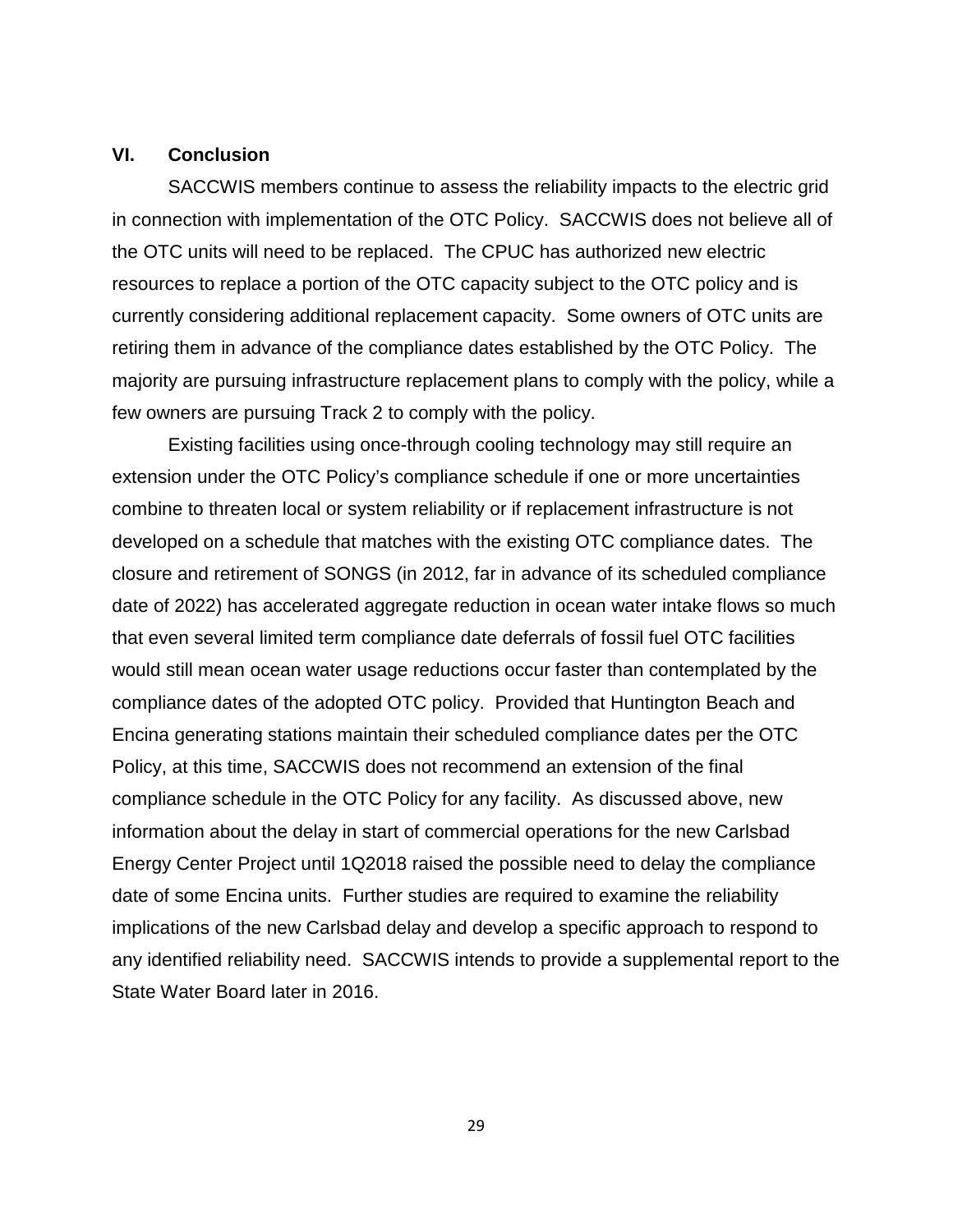In the future, SACCWIS plans to provide additional information to the State Water Board concerning new infrastructure development in the ISO's local capacity areas and system to advance implementation of the OTC Policy.